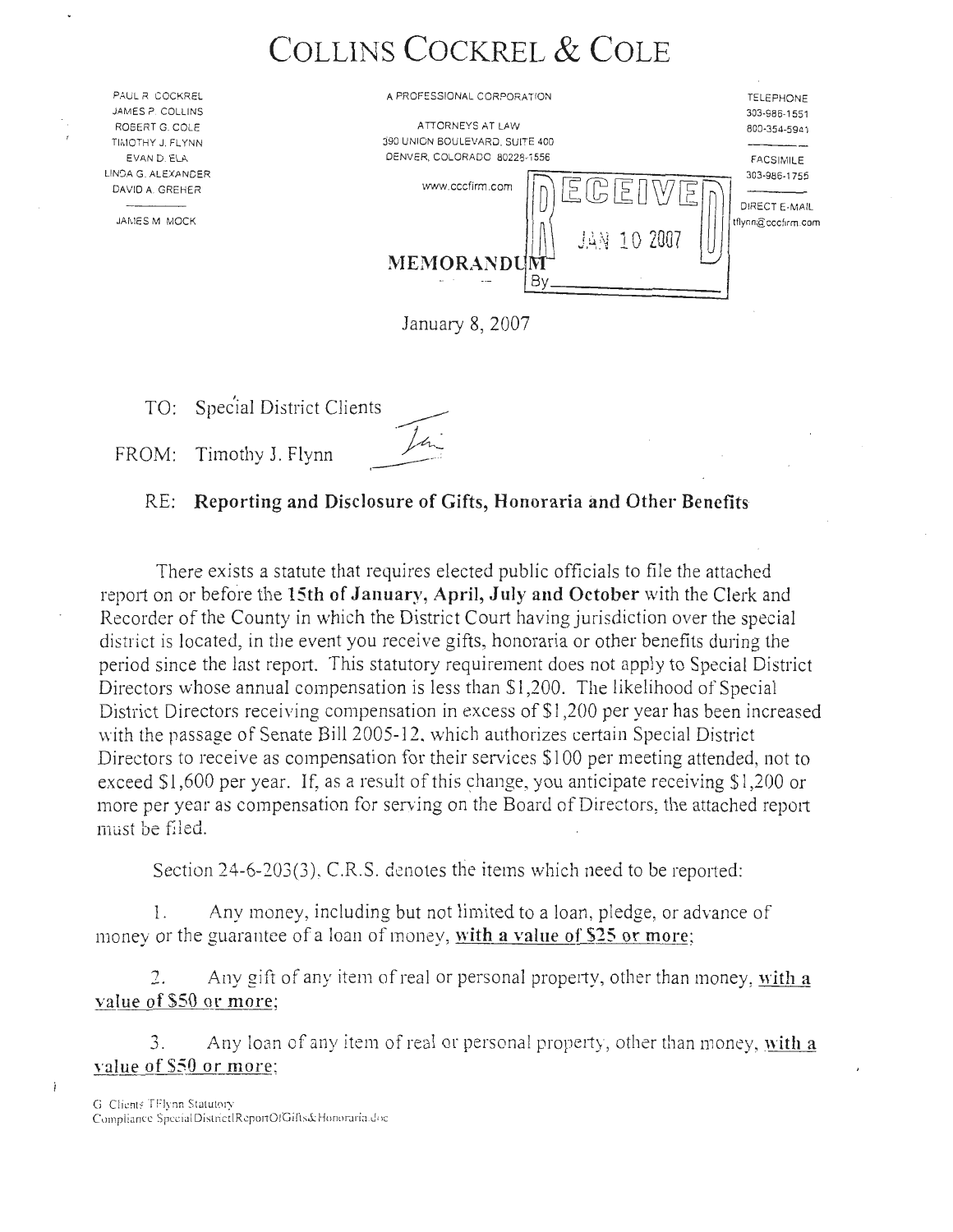## COLLINS COCKREL & COLE

Special District Clients January 8. *2007*  **Page** *2* 

4. Any payment for a speech, appearance, or publication;

5. Tickets to sporting, recreational, educational, or cultural events **with a value of \$50 or more for any single event, or a series of tickets to sporting events of a** specific team scheduled during a season, or a series of tickets to cultural events of a specific performing company or organization with a total value of \$100 or more;

6. Payment of or reimbursement for actual and necessary expenditures for travel and lodging for attendance at a convention or other meeting at which the elected official is scheduled to participate, unless the payment of or reimbursement for such expenditures is made from public funds, or from the funds of any association of public officials or public entities \\·hose membership includes the elected official or the municipality; or

7. Any gift of a meal to a fund-raising event of a political party.

Such report does not need to include any contribution or contribution in kind that has already been reported pursuant to the Fair Campaign Practices Act; any nonpecuniary award publicly presented in recognition of public service; or payment of salary.

Please let us know if you have any questions.

/pr Enclosure

)<br>)

ì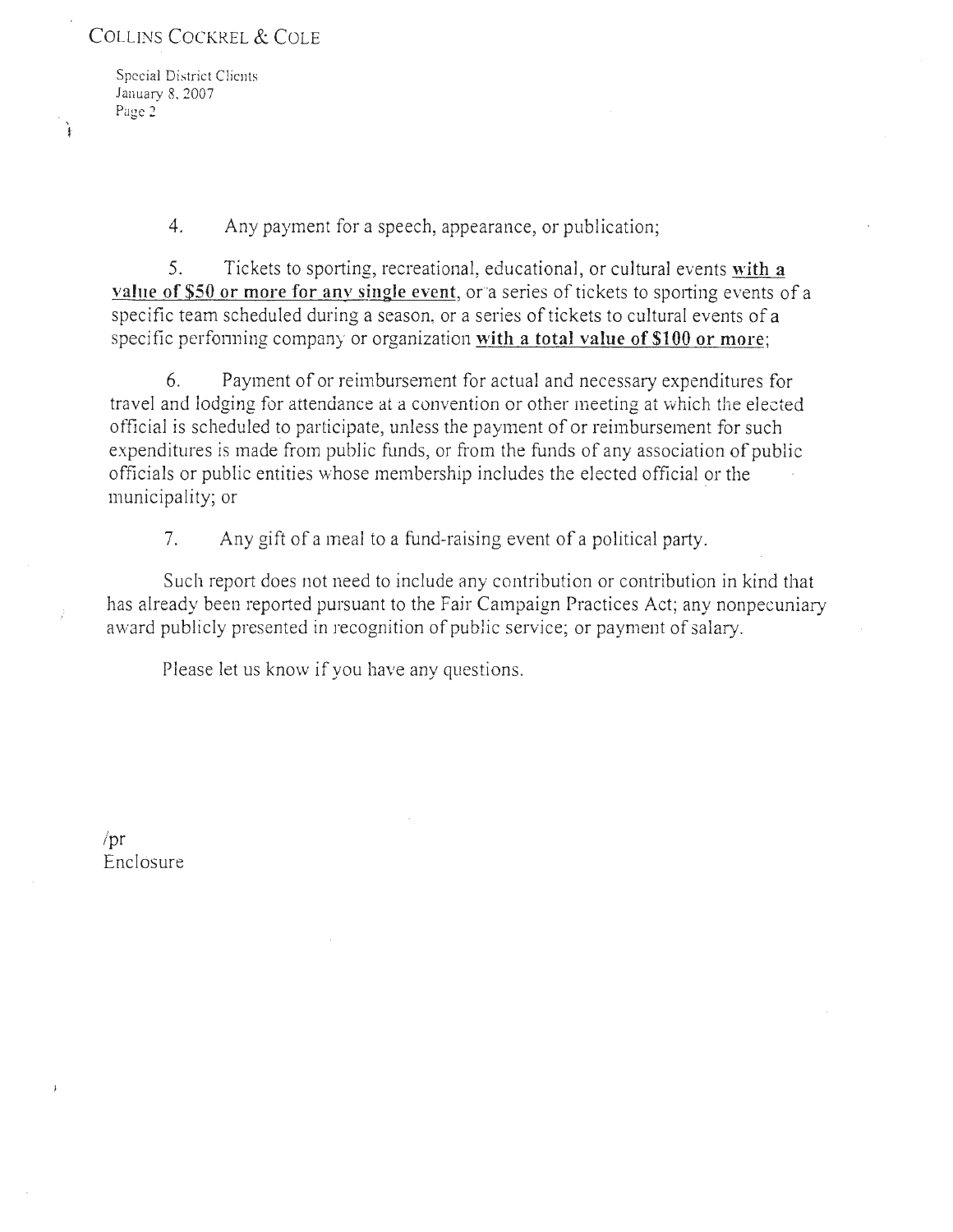| Colorado Secretary of State<br>Elections Division<br>1700 Broadway, Ste. 270<br>Denver, CO 80290<br>Ph:<br>$(303)$ 894-2200 x 3<br>$\sqrt{303}$ 869-4861                                                            | Below Space for Office Use Only             |
|---------------------------------------------------------------------------------------------------------------------------------------------------------------------------------------------------------------------|---------------------------------------------|
| DISCLOSURE BY PUBLIC OFFICEHOLDER<br>REPORT OF GIFTS, HONORARIA AND OTHER BENEFITS<br>$(C.R.S. 24-6-203)$<br>(Due on or before January 15, April 15, July 15, and October 15 for the period since the last report.) |                                             |
|                                                                                                                                                                                                                     |                                             |
|                                                                                                                                                                                                                     |                                             |
|                                                                                                                                                                                                                     |                                             |
| Name of Person From Whom the Gift, Honoraria or Other Benefit Was Received                                                                                                                                          |                                             |
|                                                                                                                                                                                                                     |                                             |
| Name of Person From Whom the Gift, Honoraria or Other Benefit Was Received                                                                                                                                          |                                             |
|                                                                                                                                                                                                                     |                                             |
| Name of Person From Whom the Gift, Honoraria or Other Benefit Was Received                                                                                                                                          |                                             |
|                                                                                                                                                                                                                     |                                             |
|                                                                                                                                                                                                                     |                                             |
| Signature of Officeholder                                                                                                                                                                                           | Date                                        |
| .<br>The company was presented as a series of the company of the company was an experimental and the company of the                                                                                                 | Colorado Secretary of State Form Rev: 06/06 |

l1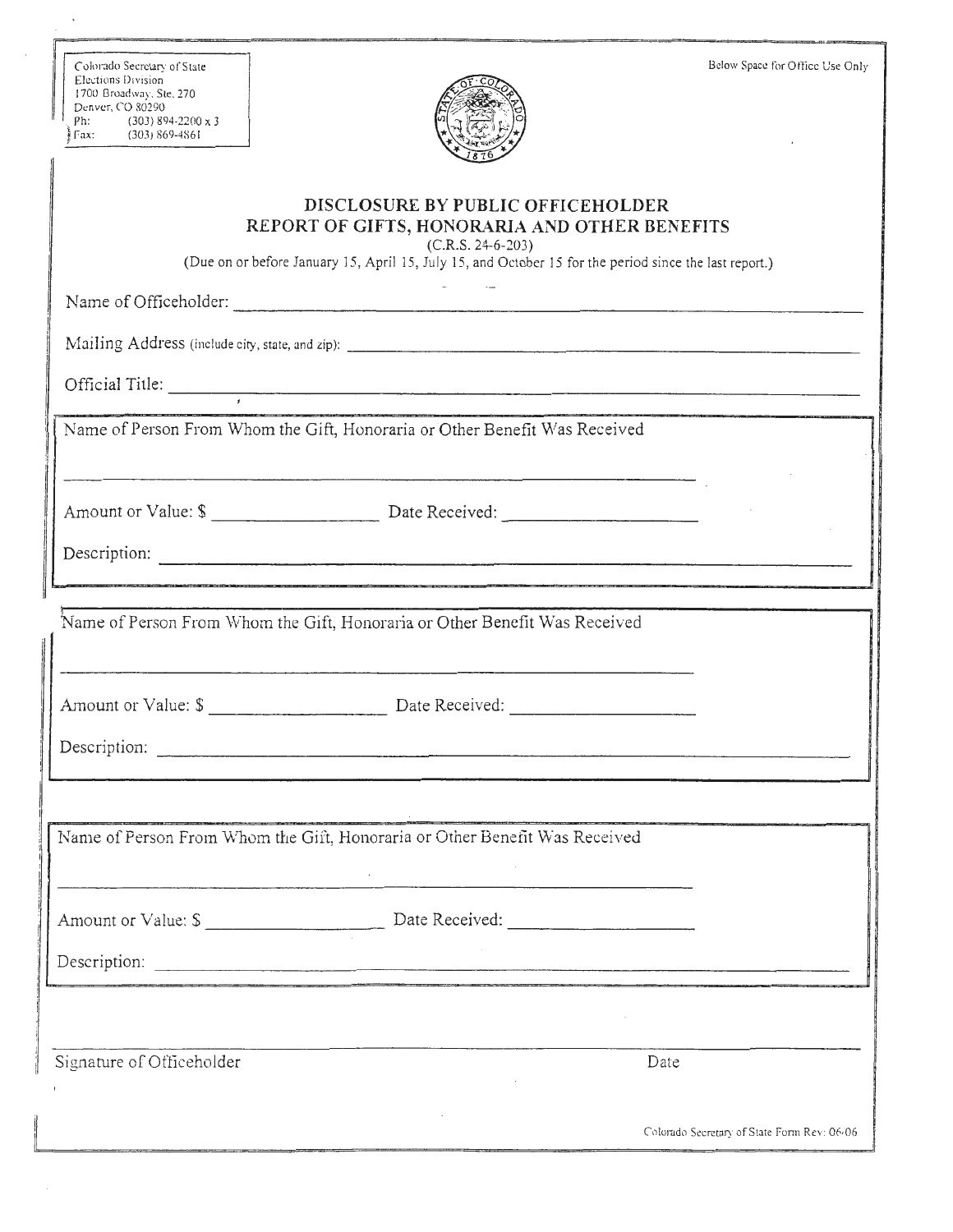# Does Amendment 41 Apply to Special Districts?

Amendment 41, dubbed "Ethics in Government," was adopted at the November 7, 2006 General Election. Since then, many districts have called SDA asking whether it applies to them. Based on the analysis I set forth here, we believe the answer is "No."

# **Special District** Association

# Employee Benefit Plans

- Medical
- **Dental**
- Group Life
- Long Term Disability
- Short Term Disability

presented by:

# The Urman Company

For More Information Contact: Mr. Frank Urman The Urman Company 5660 Greenwood Plaza Blvd., Suite 330 Greenwood Village. Colorado 80111 (303) 773-1373 -1-800-332-1168 fdurman@urmco.com

## Gift Ban

Section 3 of Amendment 41 prohibits a "public officer, member of the general assembly, local government official, or government employee" (collectively. "Covered Persons") from:

1. accepting or receiving any money, forbearance, or forgiveness of indebtedness from any person without giving adequate consideration; or

2. soliciting. accepting or receiving (either directly or indirectly through his or her spouse or dependent child) from any person any gift or other thing of value having a value or cost greater than S50 (adjusted for inflation every four years) in any calendar year without giving adequate consideration.

Exceptions from the above-described prohibitions are made for certain gifts, for example, legal campaign contributions, unsolicited items of trivial value (a pen, calendar. plant, note pad, etc.), unsolicited tokens of appreciation (a plaque or trophy), gifts given by a family member or personal friend on a special occasion, and the cost of admission or food/drink at a reception or meeting at which the Covered Person is scheduled to speak or answer questions.

The possible application of these prohibitions could be very broad. and some people have questioned whether the gift ban might prohibit the children of CoYered Persons (e.g., government employees such as police officers) from accepting scholarship awards, etc.

## Lobbyist Provisions

Amendment 41 also prohibits professional (paid) lobbyists from giving any gift or thing of value, of any kind or nature, to a Covered Person or a member of his or her family and from knowingly paying for any meal or beverage to be consumed by a Covered Person, whether in the course of business or in connection with a personal or social event. This provision of the Amendment. if applicable to special districts, would prohibit SDA's Executh'e Director from buying a cup of coffee for a member of your district's board or staff.

## Cooling-off Period

Some state legislators choose to become lobbyists after they leave public office. Under Amendment 41, no member of the general assembly or statewide elected officeholder may become a paid lobbyist at the state level for a period of two years after leaving office. The Amendment also provides that similar restrictions on other Covered Persons may be established by Jaw.

 $>$  PAGE 8





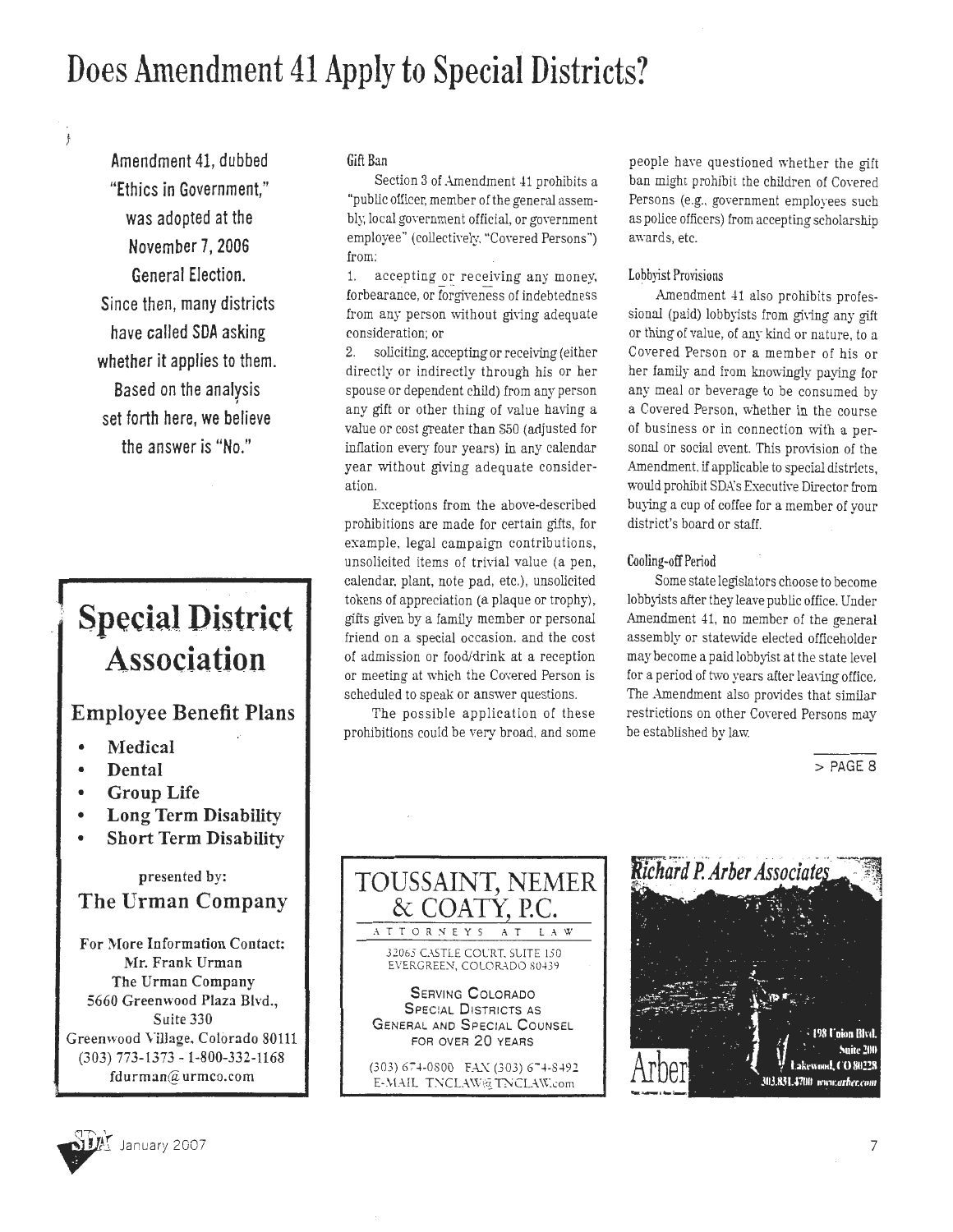# **Gifts and Contracts: Ethics Basics for Special Districts**

Even without the constraints of Amendhent 41 (see companion article "Does Amendment 41 Apply to Special Districts?" on page 7), the state statutory Code of Ethics<sup>1</sup> (the "Ethics Code") restricts the actions of special district directors and employees. Unlike Amendment 41, the Ethics Code specifically includes special districts in its definition of "local government." Undeniably, special district directors fall within the defined term "local government official," which includes an elected or appointed official of a local government, and the defined term "employee" means any temporary or permanent employee of any local government.

The Ethics Code provides that holding public office or employment is a public trust and creates a fiduciary duty for district board members and employees, alike, to carry out their duties for the benefit of the people. The Ethics Code recognizes that conflicts may arise between the public duty of such a citizen and his or her private interest. Some actions are conflicts per se while other actions may or may not pose ) uch conflicts depending on the surrounding circumstances. To that end. the Ethics Code includes both "Rules of Conduct,'' the strict Do's and Don't's of public life, and ·'Ethical Principles" which are intended to serve as guides to conduct. Failing to follow an Ethical Principle does not constitute a violation, as such. of the public trust.

 $<sup>1</sup>$  See title 24, article 18, part 1, C.R.S.</sup>

Prohibited Actions  $(a/k/a)$  Rules of Conduct)

As a local government official or employee. you must not:

a) disclose or use confidential information acquired in the course of your official duties in order to further substantially your personal financial interests:

b) accept a gift of substantial value or a substantial economic benefit (a loan at a below-market rate of interest, or compensation at an above-market rate) which would tend to improperly influence a reasonable person in your position to depart from the faithful and impartial discharge of his or her public duties or which you know (or reasonably should know) is primarily for the purpose of rewarding you for official action you have taken;

c) engage in a substantial financial transaction for your private business purpose with a person that you supervise or inspect in the course of your official duties; or

d) perform an official act directly and substantially affecting to its economic benefit a business in which you have a substantial financial interest or are engaged as counsel, consultant, representative, or agent.

Proof beyond a reasonable doubt<sup>2</sup> that you have committed one of these acts constitutes a breach of your fiduciary duty and the public trust.

2 The same standard of proof as that used in criminal prosecutions.

**The "Ethics Code" applies to the actions of special district directors and employees.** 

E.xceptions to the Rules

Certain gifts are excepted from the rule<sup>3</sup> and are thereby "allowed," including:

Occasional nonpecuniary gifts, insignilicant in value.

Items of perishable or nonpermanent  $\bullet$ value, including, but not limited to, meals, lodging, travel expenses, or tickets to sporting, educational, cultural or recreational events.

An opportunity to participate in a social function or meeting which is not extraordinary when viewed in the light of your position.

In addition, it is ok to accept or receive a benefit as an indirect consequence of transacting the district's business.

#### Ethical Principles

The following items are guides to conduct for local government officials and employees:

You should not acquire or hold an interest in any business which may be directly and substantially benefited

 $3$  See section 24-18-104(3), C.R.S.

 $>$  PAGE 16



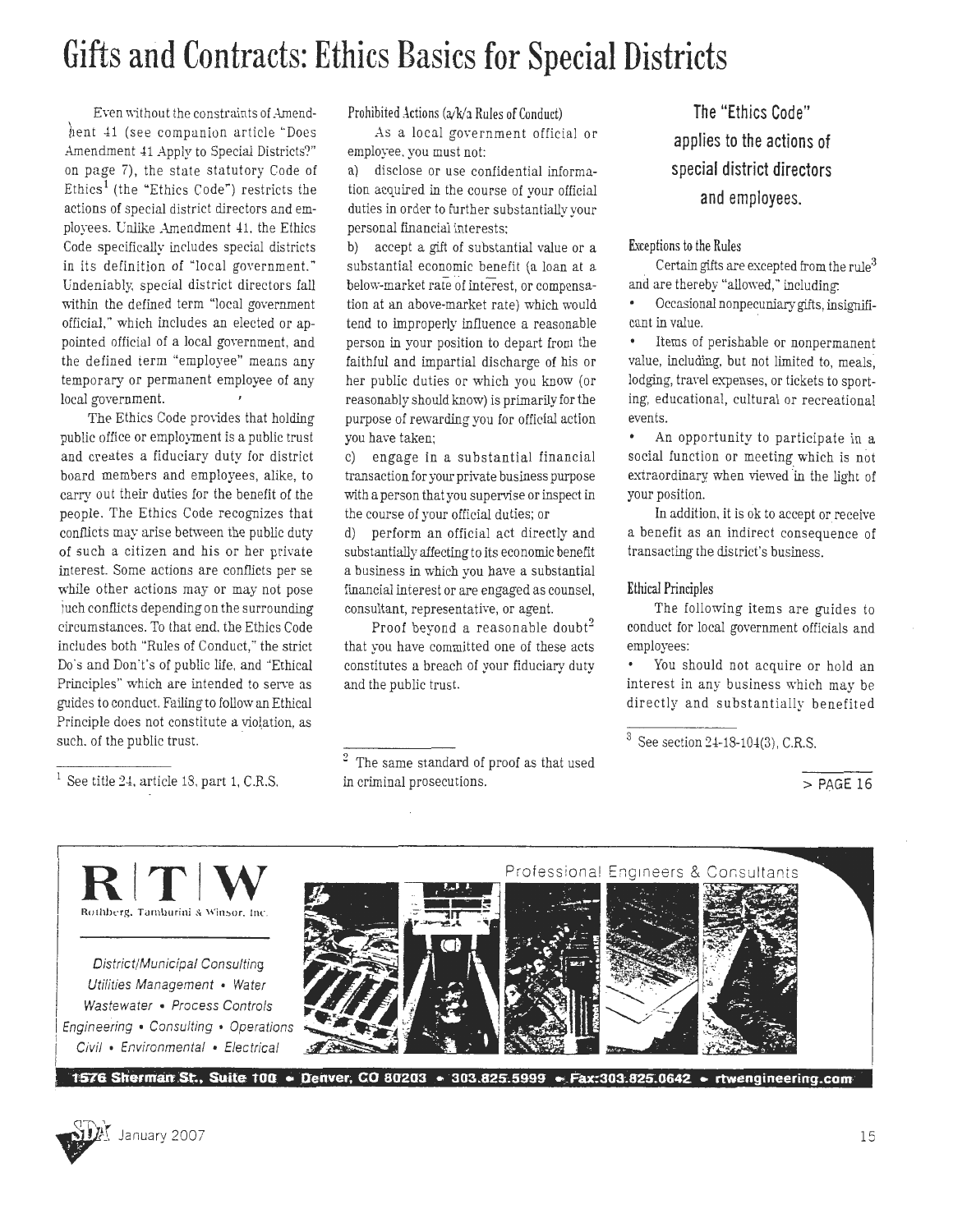# **Ethics for Special Districts**

Continued from page 15.

(economically speaking) by your official action.

You should wait six months after leaving office before taking employment which will take direct advantage, unavailable to others, of matters with which you were directly involved during your public service.

You should not perform an official act which will cause a direct and substantial economic detriment to a business which competes with a business in which you have a substantial financial interest.

#### **Contracts**

Has your district ever faced the question of whether you may enter into a contract which is somehow connected to a district board member?

State  $law<sup>4</sup>$  provides that (i) local government officials or employees shall not be interested in any contract made by them in their official capacity and (ii) a former employee may not, within six months after leaving public employment, contract or be employed by an employer who contracts \\ith any local government involving matters with which the employee was directly involved during his employment.<sup>5</sup> The statute then explains that holding a minority interest in a corporation does not qualify as "being

 $<sup>4</sup>$  See title 24, article 18, part 2 re Proscribed</sup> Acts Related to Contracts and Claims.  $5$  See section 24-18-201(1), C.R.S.

interested in" a contract, and that certain contract arrangements are not prohibited.

For example, the law does not prohibit contracts with "interested" district board members or employees if:

a) because of geographic restrictions, the district could not otherwise reasonably afford itself of the subject of the contract. For example, if the additional cost to the district is greater than 10% of the contract with the interested party or if the services must be performed within a limited time period and no other contractor can meet the deadline;

b) the interested party follows the disclosure rules outlined below; or

c) the interested party is the winner in a competitive bidding process or auction.

Contracts made in violation of these provisions are voidable at the request of any contract party except the interested local government official or employee.

#### Disclosure

A board member who has a personal or private interest in any matter proposed or pending before the board must take the following steps: $^6$ 

Disclose such interest to the board:

Do not vote (unless your vote is necessary to establish a quorum or othernise

 $^6$  See sections  $24\text{-}18\text{-}109(3)$  and  $24\text{-}18\text{-}110.$ C.R.S.

enable the board to act and you comply with the voluntary disclosure procedures discussed below); and

Do not attempt to influence the vote of fellow board members

Section 24-18-110, C.R.S. sets forth , certain voluntary disclosure procedures which, if followed, will constitute an affirmative defense to any civil or criminal action or any other sanction. Most importantly, the voluntary disclosure must be made before acting in a manner which may impinge on your fiduciary duty. To avail yourself of this safe harbor, you must disclose in writing to the Secretary of State (i) the nature of your private interest. including, the amount of any financial interest, (ii) the purpose and duration of any services rendered, (iii) any compensation received for the services, and (iv) any other information necessary to describe your interest. Then, at the time of performing the official act (e.g., voting). you are to state for the record the fact and summary nature of the interest disclosed. Your voluntary disclosure statement will be accessible by the public.

>PAGE 17





**y** 

I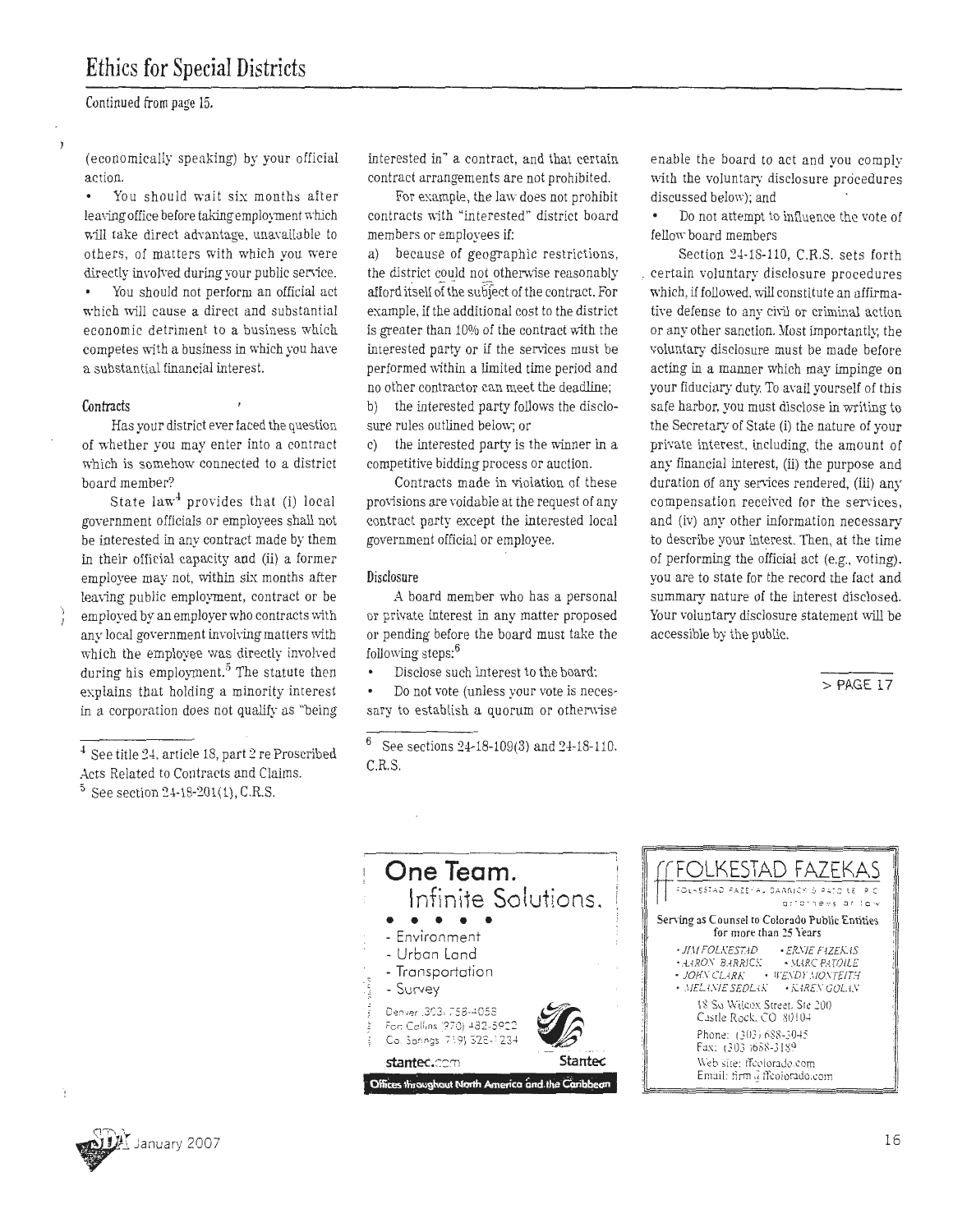## Additional Disclosure Under the Colorado Sunshine Law

District directors should also be aware of the additional reporting requirements included in the Public Official Disclosure Law.<sup>7</sup> This law provides that every incumbent in or candidate elected to "public office" who receives, in connection with his or her public service, (i) any money (including loans, advances or guarantees) in an amount of S25 or more; (ii) any gift of any item of real or personal property; other than money, valued at S50 or more; or (iii) any loan of real or personal property valned at \$50 or more (explained as the cost saved by the public officer by not borrowing, leasing or purchasing comparable property from a source available to the general public) must file a quarterly report<sup>8</sup> containing, at a minimum. the name of the person from whom the item was received, the amount or value. and the date of receipt.<sup>9</sup>

- ) Reports are due on or before January 15. April 15, July 15 and October 15 of each year.
- Section 24-6-203, C.R.S.

"Public office," as used in this statute. does not include "any elective office within a special district for which the annual compensation is less than S1,200." Therefore, any director in a district which has authorized annual director compensation of Sl,200 or more should be careful to comply \\ith these reporting requfremenfS. Special district directors should file their reports »ith the county clerk and recorder for the county in which the district court having jurisdiction over the special district is located.

The reporting requirements also cover tickets to sporting, recreational, educational or cultural events, payments for a speech, appearance or publication, payment or reimbursement of travel and lodging expenses to attend a convention at which the public officer is scheduled to participate (except if the payment or reimbursement is made from public funds, so no worry if your district paid for you to attend the SDA Annual Conference!), and meals at a fund-raising event of a political party.

Reports do not need to be filed for items of perishable or nonperrnanent value, includ-

ing but not limited to meals, a nonpecuniary award publicly presented by an organization in recognition of public service, payment of salary from employment, or contributions or contributions in kind reported pursuant to the Fair Campaign Practices  $Act.<sup>10</sup>$  Any person who provides you \\ith any item required to be reported under this statute must also furnish you with a written statement of the dollar value of the item.<sup>11</sup>

#### The "Smell" Test

The rules of ethics and integrity in government are not always clear-cut and precise. Some actions may not violate the letter of the law, but may still lead to public implications that will cause real public relations problems for your district with your constituents. Always consider how your conduct might appear when it shows up on the 10:00 news or on the front page of the newspaper.





 $\overline{7}$  Part 2 of article 6, title 24, C.R.S.

The reporting requirements discussed in this article do not take the place of the disclosure mandated in connection with moneys received or spent in connection with be ing a candidate for a special district election. See Colorado Constitution Article XXVIII, section 2(2) and Section 1-45-108, C.R.S.

 $11$  See section 24-6-203(5), C.R.S.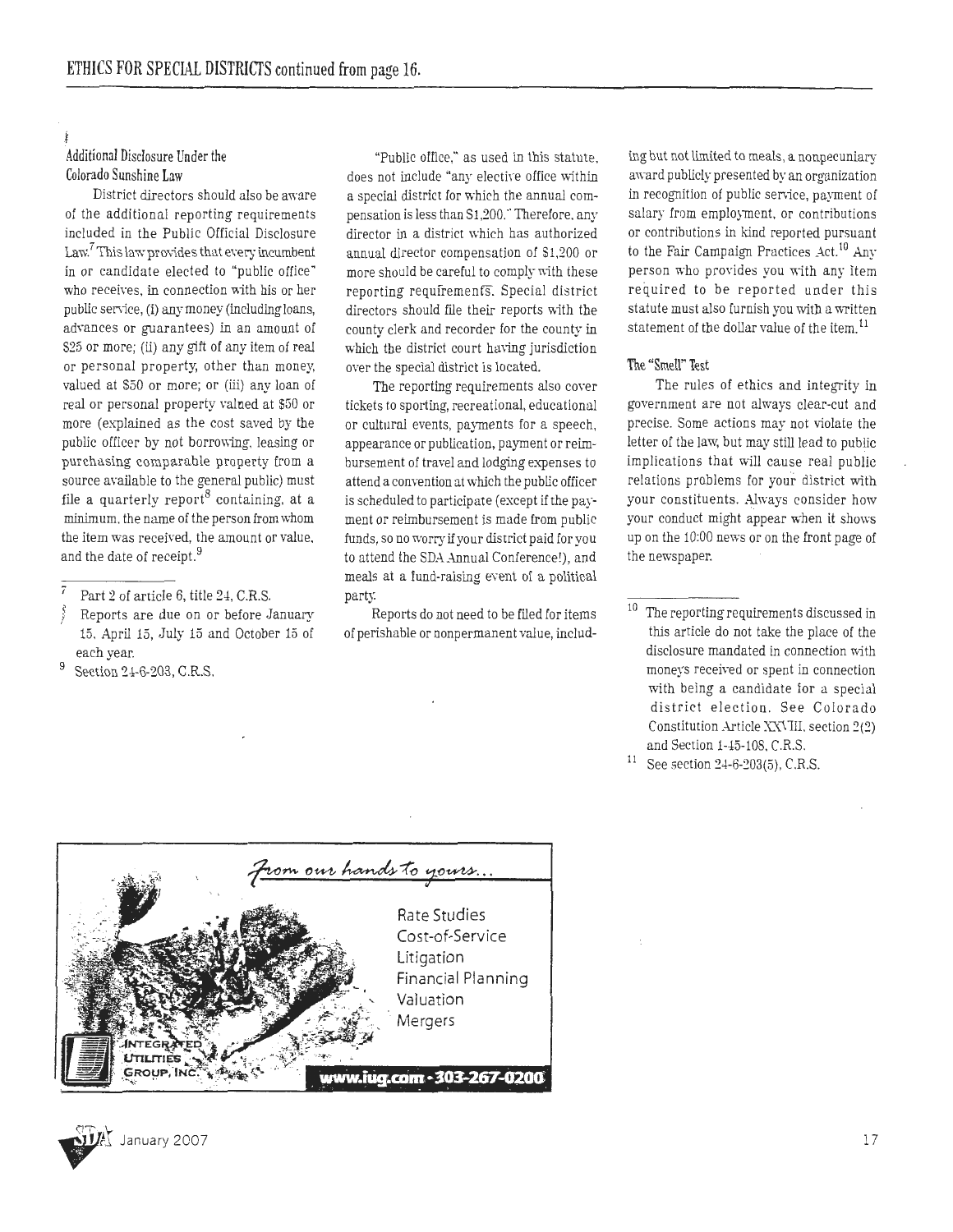## **Document 1 of 3**

#### **Source:**

Colorado Statutes/TITLE 24 GOVERNMENT - STATE/ADMINISTRATION/ARTICLE 6 COLORADO SUNSHINE LAW/PART ) UBLIC OFFICIAL DISCLOSURE LAW/24-6-201. Declaration of policy.

## 24-6-201. Declaration of policy.

In order to continue the public confidence in the integrity of government officials and to promote trust of the people in the objectivity of their public servants, this open disclosure law is adopted.

**Source: Initiated 72. L. 73:** p. 1660, § 1. **C.R.S. 1963:** § 3-37-201.

© 2006 by The Committee on Legal Services for the State of Colorado and Matthew Bender & Company, Inc., a member of the LexisNexis Group. All rights reserved. Use of this product is subject to the restrictions and terms and conditions of the Matthew Bender Master Agreement.

## **Document 2 of 3**

## **Source:**

Colorado Statutes/TITLE 24 GOVERNMENT - STATE/ADMINISTRATION/ARTICLE 6 COLORADO SUNSHINE LAW/PART 2 PUBLIC OFFICIAL DISCLOSURE LAW/24-6-202. Disclosure - contents - filing - false or incomplete filing~ penalty.

## **24-6-202.** Disclosure - contents - filing - false or incomplete filing - penalty.

( 1) Not more than thirty days after their election, reelection, appointment, or retention in office, written disclosure, in such form as the secretary of state shall prescribe, stating the interests named in subsection (2) of this rection shall be made to and filed with the secretary of state of Colorado by:

))

(a) Each member of the general assembly;

(b) The governor, lieutenant governor, secretary of state, attorney general, and state treasurer;

( c) Each justice or judge of a court of record;

( d) Each district attorney;

( e) Each member of the state board of education;

(f) Each member of the board ofregents of the university of Colorado;

(g) Each member of the public utilities commission.

(h) Repealed.

(1.5) The provisions of subsection (1) of this section apply to any person who is serving in any position noted in said subsection  $(1)$  on July 1, 1979.

(2) Disclosure shall include:

*)* (a) The names of any source or sources of any income, including capital gains, whether or not taxable, of the  $\mu$ erson making disclosure, his spouse, and minor children residing with him;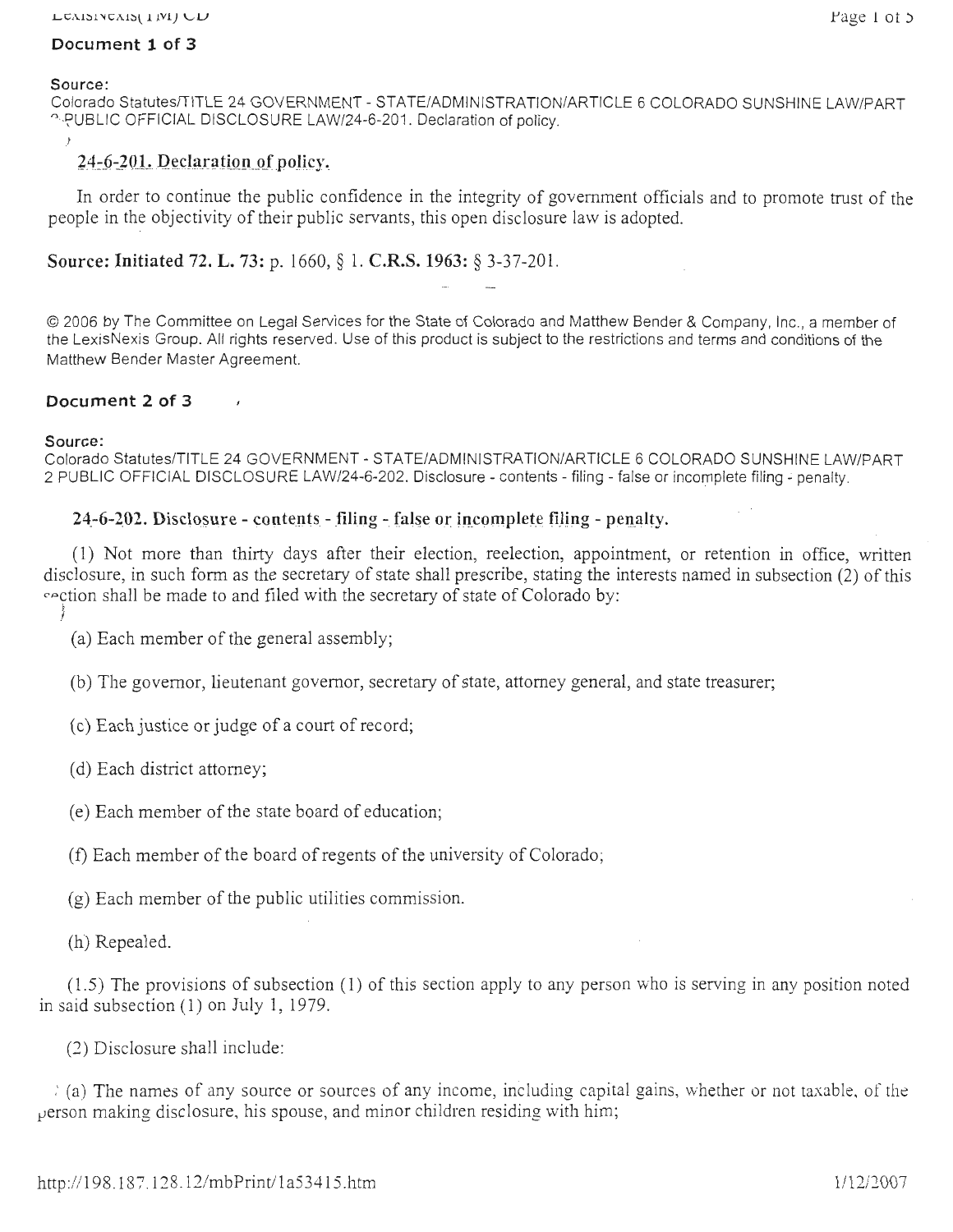(b) The name of each business, insurance policy, or trust in which he, his spouse, or minor children residing with him has a financial interest in excess of five thousand dollars;

 $\cdot$  (c) The legal description of any interest in real property, including an option to buy, in the state in which the trson making disclosure, his spouse, or minor children residing with him have any interest, direct or indirect, the market value of which is in excess of five thousand dollars;

(d) The identity, by name, of all offices, directorships, and fiduciary relationships held by the person making disclosure, his spouse, and minor children residing with him;

( e) The identity, by name, of any person, firm, or organization for whom compensated lobbying is done by any person associated with the person making disclosure if the benefits of such compensation are or may be shared by the person making disclosure, directly or indirectly;

(f) The name of each creditor to whom the person making disclosure, his spouse, or minor children owe money in excess of one thousand dollars and the interest rate;

(g) A list of businesses with which the person making disclosure or his spouse are associated that do business with or are regulated by the state and the nature of such business or regulation;

(h) Such additional information as the person making disclosure might desire.

(3) Any disclosure statement shall be amended no more than thirty days after any termination or acquisition of interests as to which disclosure is required.

( 4) Any person required by this section to file a disclosure statement shall, on or before January 10 of each lendar year, file an amended statement with the secretary of state or notify the secretary of state in writing that he \_,as had no change of condition since the previous filing of a disclosure statement.

(5) Each disclosure statement, amended statement, or notification that no amendment is required shall be public information, available to any person upon request during normal working hours.

(6) Any person subject to the provisions of this section may elect to file with the secretary of state annually a copy of his federal income tax return and any separate federal income tax return filed by his spouse or minor children residing with him together with a certified statement of any investments held by him, his spouse, or minor children residing with him which are not reflected by the income tax returns in lieu of complying with the provisions of subsections (1) to (4) of this section, which tax return and any statement filed under the provisions of this subsection (6) shall be public information.

(7) Any person who willfully files a false or incomplete disclosure statement, amendment, or notice that no amendment is required, or who willfully files a false or incomplete copy of any federal income tax return or a false or incomplete certified statement of investments, or who willfully fails to make any filing required by this section is guilty of a misdemeanor and, upon conviction thereof, shall be punished by a fine of not less than one thousand dollars nor more than five thousand dollars.

Source: Initiated 72. L. 73: p. 1660, § 1. C.R.S. 1963: § 3-37-202. L. 79: IP(1), (4), and (6) amended and (1)(b), (1)(d), (1)(e), (1)(f), (1)(g), and (1)(h) added, pp. 851, 852,  $\S$  1, 2, effective July 1. **L. 85:** (1)(a) amended and (1) (h) repealed, pp. 382, 381, §§ 6, 1, effective April 17 .

U 2006 by The Committee on Legal Services for the State of Colorado and Matthew Bender & Company, Inc., a member of the LexisNexis Group. All rights reserved. Use of this product is subject to the restrictions and terms and conditions of the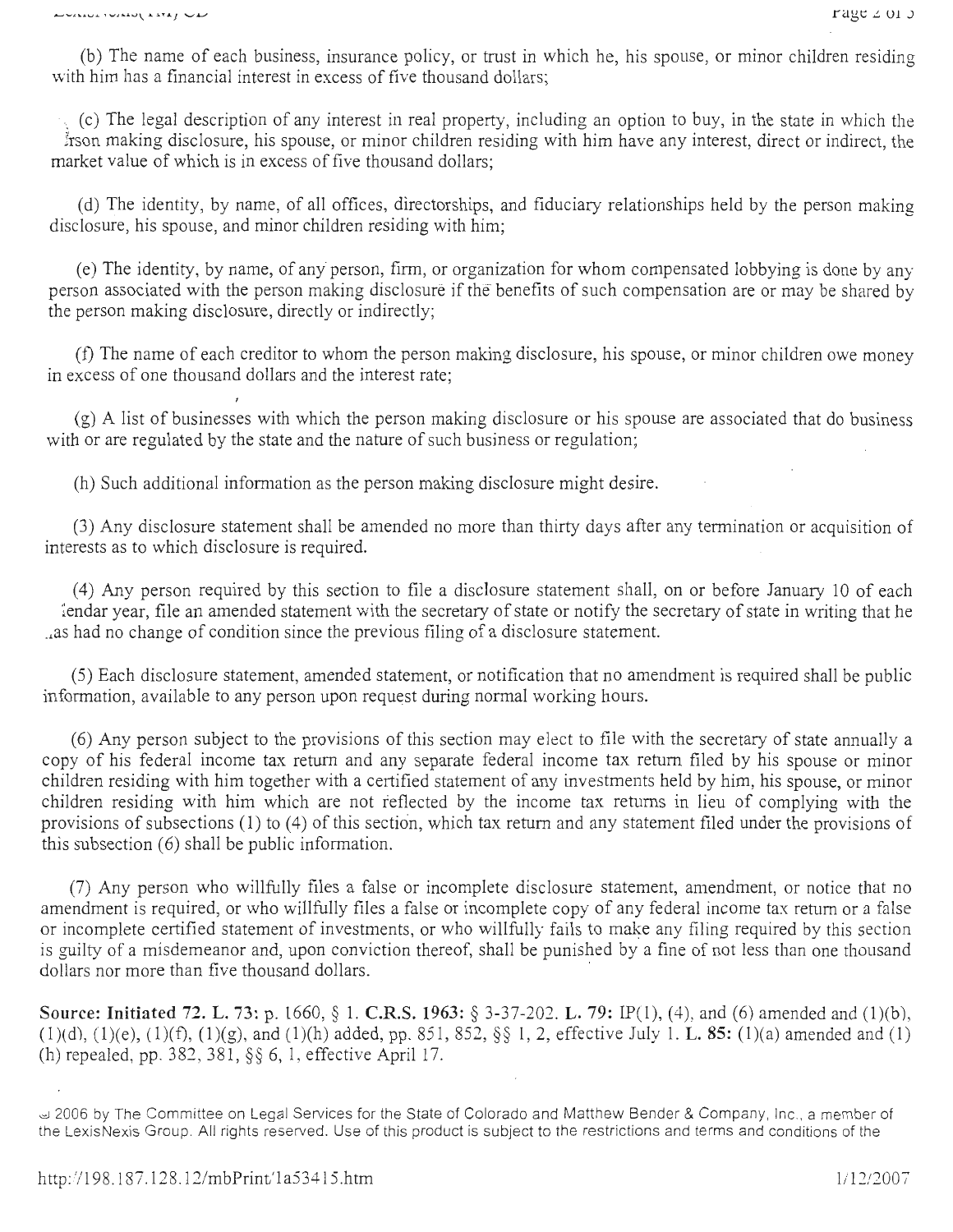#### **Document 1 of 21**

**Source:** 

Colorado Statutes/TITLE 24 GOVERNMENT - STATE/ADMINISTRATION/ARTICLE 18 STANDARDS OF CONDUCT/PART - ) CODE OF ETHICS

> PART<sub>1</sub> **CODE OF ETHICS**

© 2006 by The Committee on Legal Services for the State of Colorado and Matthew Bender & Company, Inc., a member of the LexisNexis Group. All rights reserved. Use of this product is subject to the restrictions and terms and conditions of the Matthew Bender Master Agreement.

#### **Document 2 of 21**

#### **Source:**

Colorado Statutes/TITLE 24 GOVERNMENT - STATE/ADMINISTRATION/ARTICLE 18 STANDARDS OF CONDUCT/PART **1** CODE OF ETHICS/24-18-101. Legislative declaration.

#### 24-18-101. Legislative declaration.

The general assembly recognizes the importance of the participation of the citizens of this state in all levels of government in the state. The general assembly further recognizes that, when citizens of this state obtain public office, conflicts may arise between the public duty of such a citizen and his or her private interest. The general assembly hereby declares that the prescription of some standards of conduct common to those citizens involved with government is beneficial to all residents of the state. The provisions of this part 1 recognize that some actions are conflicts per se between public duty and private interest while other actions may or may not pose such conflicts .pending upon the surrounding circumstances.

**Source: L. 88:** Entire article added, p. 899, § **1,** effective July 1.

© 2006 by The Committee on Legal Services for the State of Colorado and Matthew Bender & Company, Inc., a member of the LexisNexis Group. All rights reserved. Use of this product is subject to the restrictions and terms and conditions of the Matthew Bender Master Agreement.

## **Document 3 of 21**

#### **Source:**

I

Colorado Statutes/TITLE 24 GOVERNMENT- STATE/ADMINISTRATION/ARTICLE 18 STANDARDS OF CONDUCT/PART 1 CODE OF ETHICS/24-18-102. Definitions.

#### **24-18-102. Definitions.**

As used in this part **1,** unless the context otherwise requires:

(1) "Business" means any corporation, limited liability company, partnership, sole proprietorship, trust or foundation, or other individual or organization carrying on a business, whether or not operated for profit.

(2) "Compensation" means any money. thing of value. or economic benefit conferred on or received by any nerson in return for services rendered or to be rendered by himself or another.

(3) "Employee" means any temporary or permanent employee of a state agency or any local government. except a member of the general assembly and an employee under contract to the state.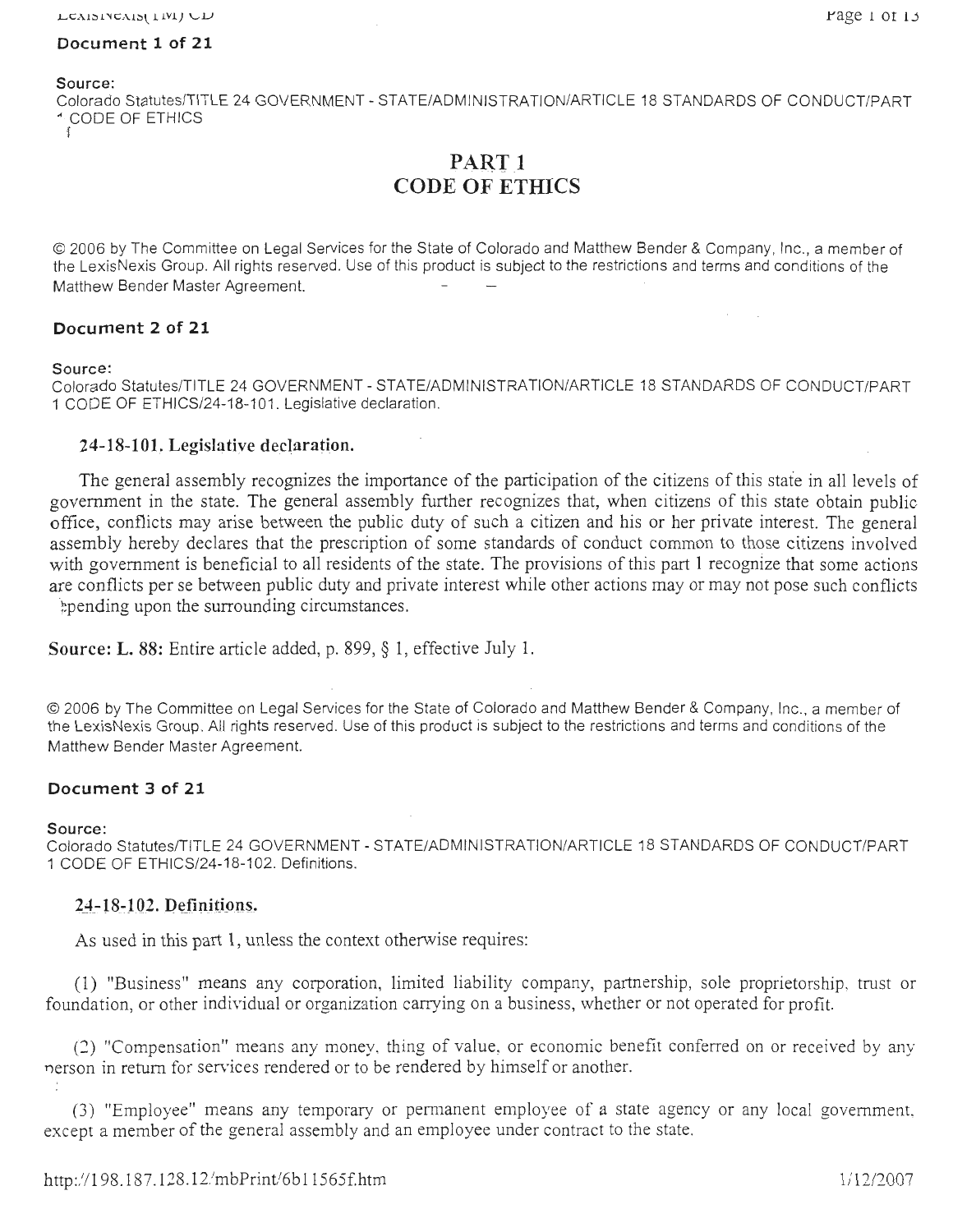( 4) "Financial interest" means a substantial interest held by an individual which is:

(a) An ownership interest in a business;

 $\phi$ <sup> $\dagger$ </sup>(b) A creditor interest in an insolvent business;

( c) An employment or a prospective employment for which negotiations have begun;

(d) An ownership interest in real or personal property;

( e) A loan or any other debtor interest; or

(f) A directorship or officership in a business.

(5) "Local government" means the government of any county, city and county, city, town, special district, or school district.

(6) "Local government official" means an elected or appointed official of a local government but does not include an employee of a local government.

(7) "Official act" or "official action" means any vote, decision, recommendation, approval, disapproval, or other action, including inaction, which involves the use of discretionary authority.

(8) "Public officer" means any elected officer, the head of a principal department of the executive branch, and any other state officer. "Public officer" does not include a member of the general assembly, a member of the indiciary, any local government official, or any member of a board, commission, council, or committee who  $\ell$  eives no compensation other than a per diem allowance or necessary and reasonable expenses.

(9) "State agency" means the state; the general assembly and its committees; every executive department, board, commission, committee, bureau, and office; every state institution of higher education, whether established by the state constitution or by law, and every governing board thereof; and every independent commission and other political subdivision of the state government except the courts.

Source: L. 88: Entire article added, p. 899, § 1, effective July 1. L. 90: (1) amended, p. 447, § 10, effective April 18. L. 91: (8) amended, p. 837, § 1, effective March 29.

© 2006 by The Committee on Legal Services for the State of Colorado and Matthew Bender & Company, Inc., a member of the LexisNexis Group. All rights reserved. Use of this product is subject to the restrictions and terms and conditions of the Matthew Bender Master Agreement.

### **Document 4 of 21**

Source :

Colorado Statutes/TITLE 24 GOVERNMENT - STATE/ADMINISTRATION/ARTICLE 18 STANDARDS OF CONDUCT/PART 1 CODE OF ETH ICS/24-18-103. Public trust - breach of fiduciary duty.

### 24-18-103. Public trust - breach of fiduciary duty.

( 1) The holding of public office or employment is a public trust, created by the confidence which the electorate poses in the integrity of public officers, members of the general assembly, local government officials, and employees. A public officer, member of the general assembly, local government official, or employee shall carry out his duties for the benefit of the people of the state.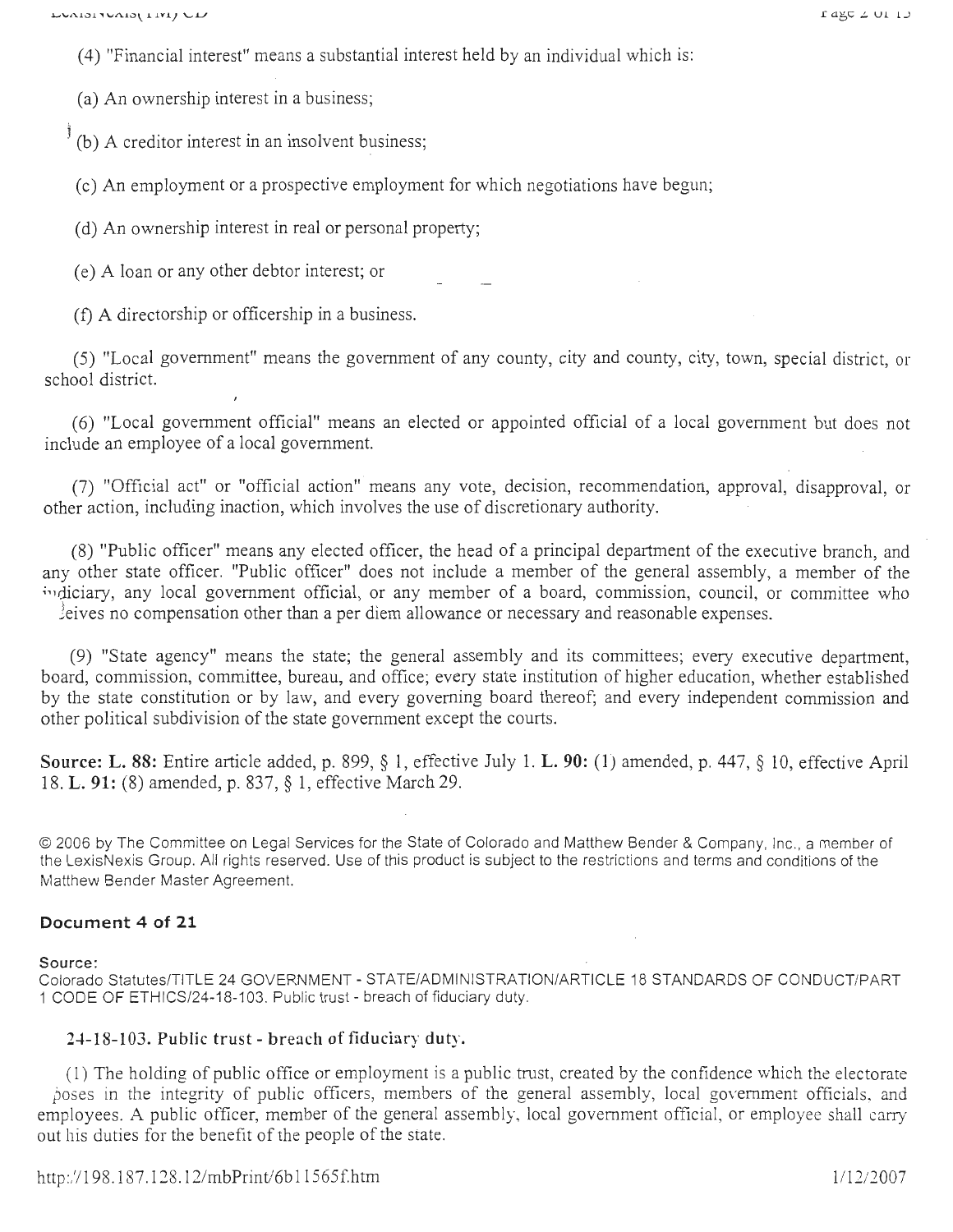(2) A public officer, member of the general assembly, local government official, or employee whose conduct departs from his fiduciary duty is liable to the people of the state as a trustee of property and shall suffer such other liabilities as a private fiduciary would suffer for abuse of his trust. The district attorney of the district where the ' st is violated may bring appropriate judicial proceedings on behalf of the people. Any moneys collected in such

tions shall be paid to the general fund of the state or local government. Judicial proceedings pursuant to this section shall be in addition to any criminal action which may be brought against such public officer, member of the general assembly, local government official, or employee.

**Source: L. 88:** Entire article added, p. 900, § 1, effective July **1.** 

© 2006 by The Committee on Legal Services for the State of Colorado and Matthew Bender & Company, Inc., a member of the LexisNexis Group. All rights reserved. Use of this product is subject to the restrictions and terms and conditions of the Matthew Bender Master Agreement.

## **Document 5 of 21**

#### **Source:**

Colorado Statutes/TITLE 24 GOVERNMENT- STATE/ADMINISTRATION/ARTICLE 18 STANDARDS OF CONDUCT/PART 1 CODE OF ETHICS/24-18-104. Rules of conduct for all public officers, members of the general assembly, local government officials, and employees.

## 24-18-104. Rules of conduct for all public officers, members of the general assembly, local government officials, and employees.

(1) Proof beyond a reasonable doubt of commission of any act enumerated in this section is proof that the actor has breached his fiduciary duty and the public trust. A public officer, a member of the general assembly, a local ··yemment official, or an employee shall not:

(a) Disclose or use confidential information acquired in the course of his official duties in order to further substantially his personal financial interests; or

(b) Accept a gift of substantial value or a substantial economic benefit tantamount to a gift of substantial value :

(I) Which would tend improperly to influence a reasonable person in his position to depart from the faithful and impartial discharge of his public duties; or

(II) Which he knows or which a reasonable person in his position should know under the circumstances is primarily for the purpose of rewarding him for official action he has taken.

(2) An economic benefit tantamount to a gift of substantial value includes without limitation a loan at a rate of interest substantially lower than the commercial rate then currently prevalent for similar loans and compensation received for private services rendered at a rate substantially exceeding the fair market value of such services.

(3) The following shall not be considered gifts of substantial value or gifts of substantial economic benefit tantamount to gifts of substantial value for purposes of this section:

(a) Campaign contributions and contributions in kind reported as required by section 1-45-108, C.R.S.;

(b) An occasional nonpecuniary gift, insignificant in value:

(c) A nonpecuniary av ard publicly presented by a nonprofit organization in recognition of public service;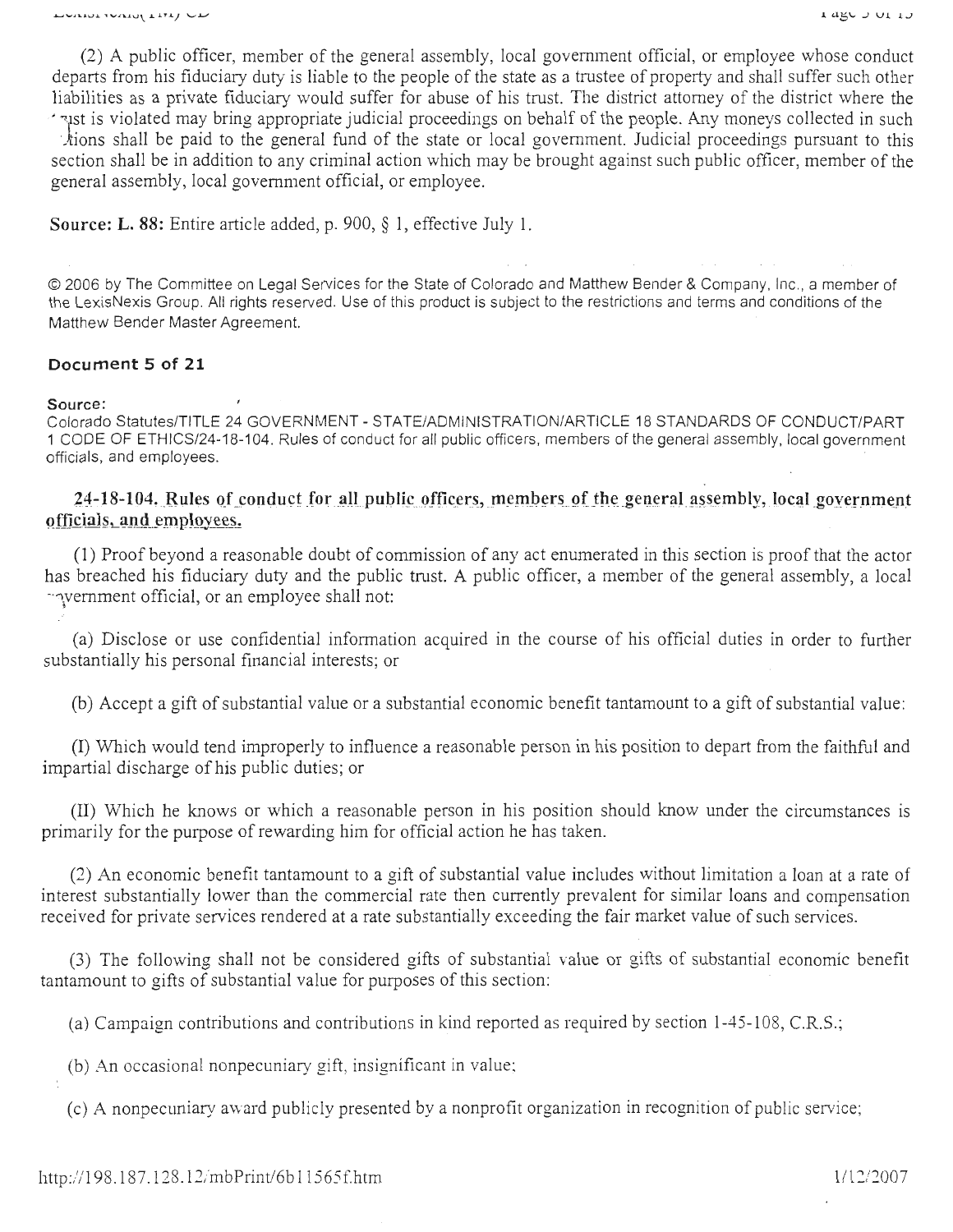(d) Payment of or reimbursement for actual and necessary expenditures for travel and subsistence for attendance at a convention or other meeting at which such public officer, member of the general assembly, local government official, or employee is scheduled to participate;

 $\frac{1}{2}$  (e) Reimbursement for or acceptance of an opportunity to participate in a social function or meeting which is offered to such public officer, member of the general assembly, local government official, or employee which is not extraordinary when viewed in light of the position held by such public officer, member of the general assembly, local government official, or employee;

(f) Items of perishable or nonpermanent value, including, but not limited to, meals, lodging, travel expenses, or tickets to sporting, recreational, educational, or cultural events;

 $(g)$  Payment for speeches, appearances, or publications reported pursuant to section 24-6-203;

(h) Payment of salary from employment, including other government employment, in addition to that earned from being a member of the general assembly or by reason of service in other public office.

( 4) The provisions of this section are distinct from and in addition to the reporting requirements of section l: ~5 )98, C.R.S., and section 24-6-203, and do not relieve an incumbent in or elected candidate to public office from reporting an item described in subsection (3) of this section, if such reporting provisions apply.

**Source: L. 88:** p. 901, § **1. L. 92:** (3)(g) and (3)(h) amended, p. 874, § 103, effective January 1, 1993. **L. 94:** (3) amended and (4) added, p. 1827, § 4, effective January 1, 1995.

© 2006 by The Committee on Legal Services for the State of Colorado and Matthew Bender & Company, Inc., a member of f LexisNexis Group. All rights reserved . Use of this product is subject to the restrictions and terms and conditions of the .atthew Bender Master Agreement.

## **Document 6 of 21**

#### **Source:**

Colorado Statutes/TITLE 24 GOVERNMENT - STATE/ADMINISTRATION/ARTICLE 18 STANDARDS OF CONDUCT/PART 1 CODE OF ETHICS/24-18-105. Ethical principles for public officers, local government officials, and employees.

## **24-18-105. Ethical principles for public officers, local government officials, and employees.**

(1) The principles in this section are intended as guides to conduct and do not constitute violations as such of the public trust of office or employment in state or local government.

(2) A public officer, a local government official, or an employee should not acquire or hold an interest in any business or undertaking which he has reason to believe may be directly and substantially affected to its economic benefit by official action to be taken by an agency over which he has substantive authority.

(3) A public officer, a local government officiaL or an employee should not, within six months following the termination of his office or employment, obtain employment in which he will take direct advantage, unavailable to others, of matters with which he was directly involved during his term of employment. These matters include rules, other than rules of general application, which he actively helped to formulate and applications, claims, or contested cases in the consideration of which he was an active participant.

 $\frac{1}{2}$  (4) A public officer, a local government official, or an employee should not perform an official act directly and ~ubstantially affecting a business or other undertaking to its economic detriment when he has a substantial financial interest in a competing firm or undertaking.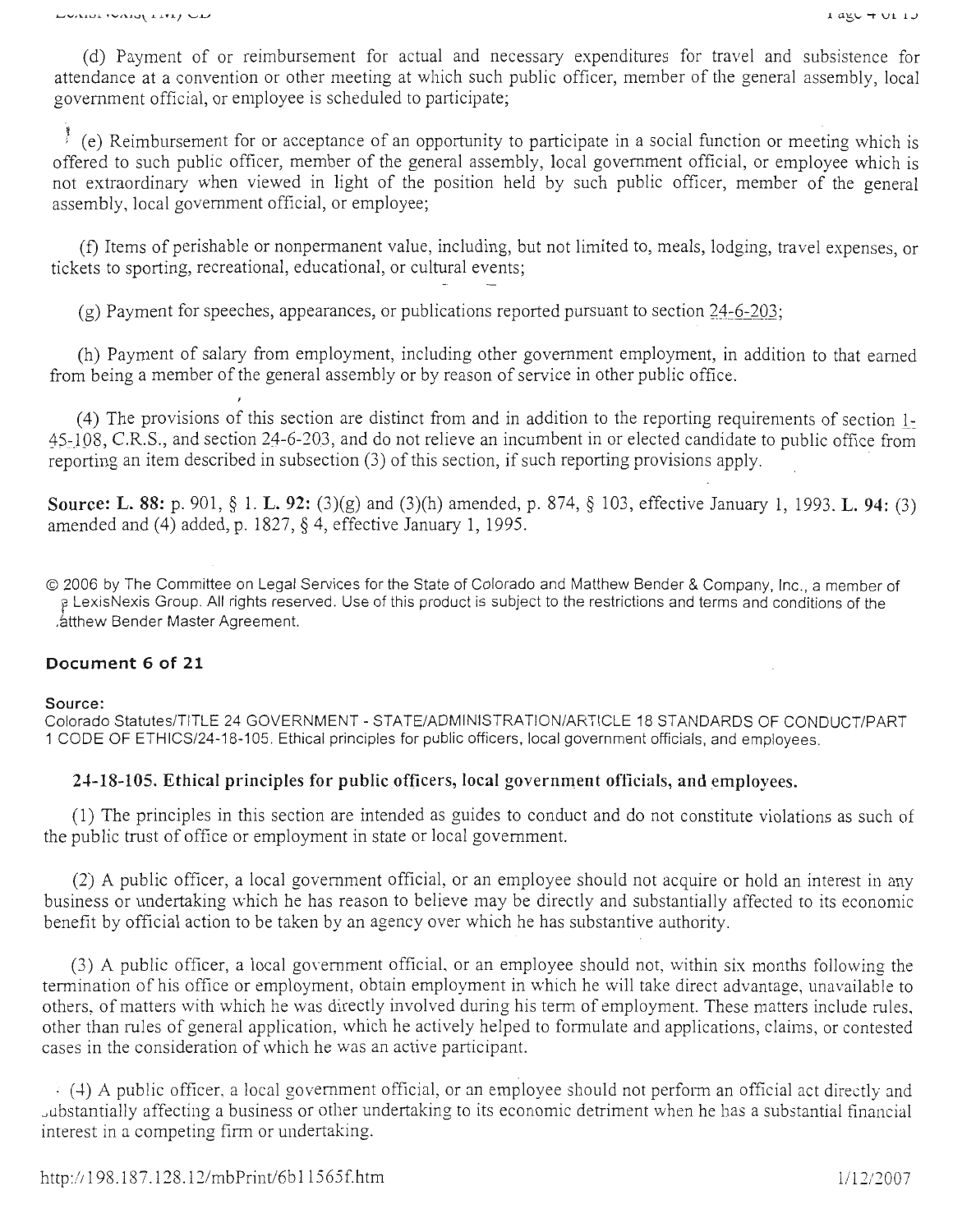Source: L. 88: Entire article added, p. 902, § I, effective July I.

↑ 2006 by The Committee on Legal Services for the State of Colorado and Matthew Bender & Company, Inc., a member of LexisNexis Group. All rights reserved. Use of this product is subject to the restrictions and terms and conditions of the Matthew Bender Master Agreement.

## **Document 7 of 21**

#### Source:

Colorado Statutes/TITLE 24 GOVERNMENT - STATE/ADMINISTRATION/ARTICLE 18 STANDARDS OF CONDUCT/PART 1 CODE OF ETHICS/24-18-106. Rules of conduct for members of the general assembly.

## 24-18-106. Rules of conduct for members of the general assembly.

(1) Proof beyond a reasonable doubt of commission of any act enumerated in this section is proof that the member of the general assembly committing the act has breached his fiduciary duty and the public trust. A member of the general assembly shall not accept a fee, a contingent fee, or any other compensation, except his official compensation provided by statute, for promoting or opposing the passage of legislation.

(2) It shall not be a breach of fiduciary duty and the public trust for a member of the general assembly to :

(a) Use state facilities or equipment to communicate or correspond with a member's constituents, family members, or business associates; or

(b) Accept or receive a benefit as an indirect consequence of transacting state business.

*)* (3) Notwithstanding any other provision of law, no member of the general assembly shall lobby, solicit .obbying business or contracts, or otherwise establish a lobbying business or practice respecting issues before the general assembly prior to the expiration of his or her term. Where the member tenders his or her resignation prior to the expiration of his or her term, the requirements of this subsection (3) shall apply up through the date of the member's resignation from office.

Source: L. 88: Entire article added, p. 902, § 1, effective July 1. L. 2003: (3) added, p. 1230, § 1, effective July 1.

© 2006 by The Committee on Legal Services for the State of Colorado and Matthew Bender & Company, Inc., a member of the LexisNexis Group. All rights reserved. Use of this product is subject to the restrictions and terms and conditions of the Matthew Bender Master Agreement.

## **Document 8 of 21**

Source:

Colorado Statutes/TITLE 24 GOVERNMENT - STATE/ADMINISTRATION/ARTICLE 18 STANDARDS OF CONDUCT/PART 1 CODE OF ETHICS/24-18-107. Ethical principles for members of the general assembly.

## 24-18-107. Ethical principles for members of the general assembly.

(1) The principles in this section are intended only as guides to a member of the general assembly in determining whether or not his conduct is ethical.

(2) A member of the general assembly who has a personal or private interest in any measure or bill proposed or pending before the general assembly shall disclose the fact to the house of which he is a member and shall not vote thereon. In deciding whether or not he has such an interest. a member shall consider, among other things. the following: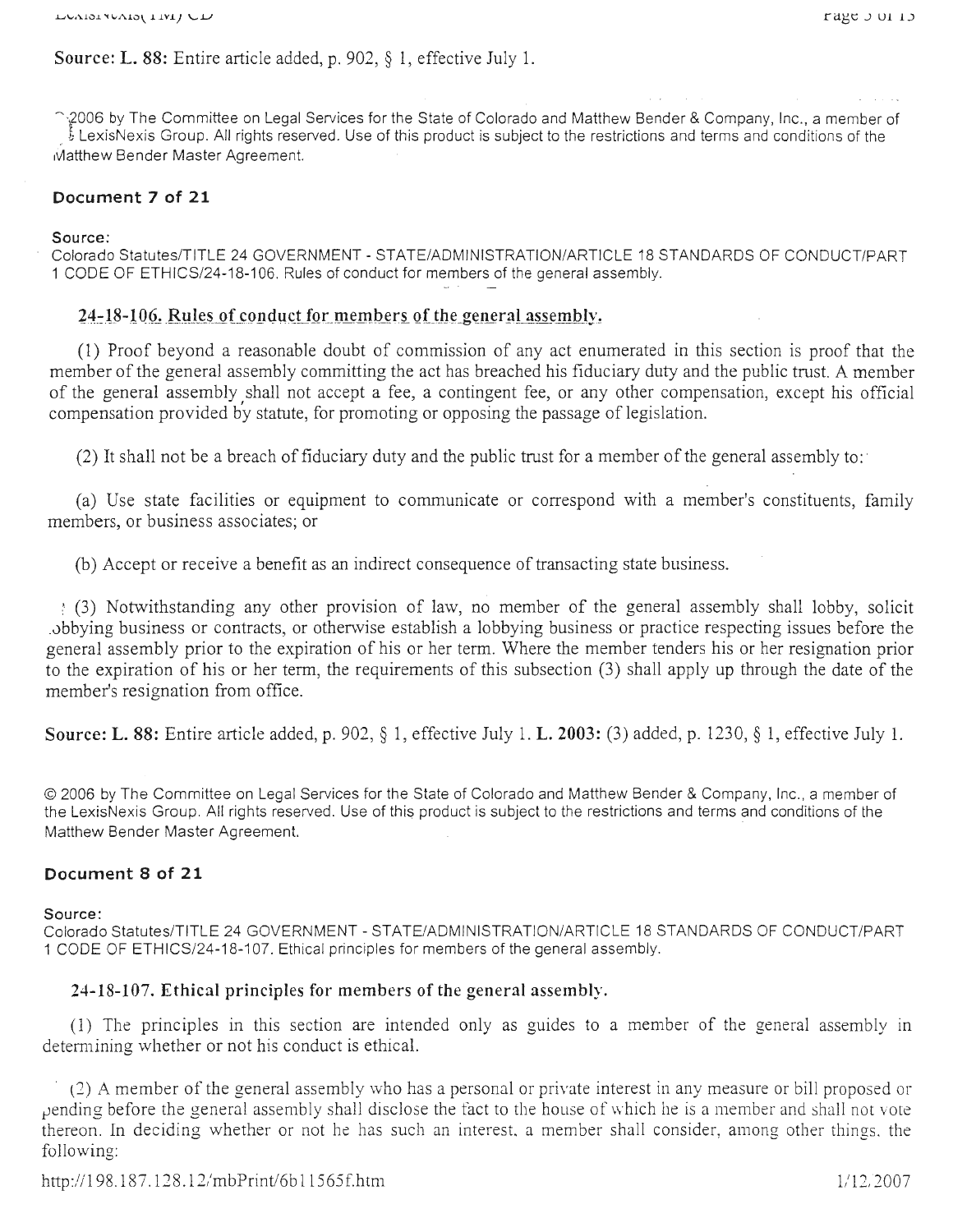(a) Whether the interest impedes his independence of judgment;

(b) The effect of his participation on public confidence in the integrity of the general assembly; and

~ ( c) ·whether his participation is likely to have any significant effect on the disposition of the matter.

(3) An interest situation does not arise from legislation affecting the entire membership of a class.

( 4) If a member of the general assembly elects to disclose the interest, he shall do so as provided in the rules of the house of representatives or the senate, but in no case shall failure to disclose constitute a breach of the public trust of legislative office.

**Source: L. 88:** Entire article added, p. 902, § 1, effective July **1.** 

© 2006 by The Committee on Legal Services for the State of Colorado and Matthew Bender & Company, Inc., a member of the LexisNexis Group. All rights reserved. Use of this product is subject to the restrictions and terms and conditions of the Matthew Bender Master Agreement.

### **Document 9 of 21**

#### **Source:**

Colorado Statutes/TITLE 24 GOVERNMENT - STATE/ADMINISTRATION/ARTICLE 18 STANDARDS OF CONDUCT/PART 1 CODE OF ETHICS/24-18-108. Rules of conduct for public officers and state employees.

### 24-18-108. Rules of conduct for public officers and state employees.

 $(1)$  Proof beyond a reasonable doubt of commission of any act enumerated in this section is proof that the actor .as breached his fiduciary duty.

(2) A public officer or a state employee shall not:

(a) Engage in a substantial financial transaction for his private business purposes with a person whom he inspects, regulates, or supervises in the course of his official duties;

(b) Assist any person for a fee or other compensation in obtaining any contract, claim, license, or other economic benefit from his agency;

( c) Assist any person for a contingent fee in obtaining any contract, claim, license, or other economic benefit from any state agency; or

( d) Perform an official act directly and substantially affecting to its economic benefit a business or other undertaking in which he either has a substantial financial interest or is engaged as counsel, consultant, representative, or agent.

(3) A head of a principal department or a member of a quasi-judicial or rule-making agency may perform an official act notwithstanding paragraph (d) of subsection (2) of this section if his participation is necessary to the administration of a statute and if he complies with the voluntary disclosure procedures under section 24-18-110.

(4) Repealed.

 $\frac{1}{2}$ 

~ource: **L.** 88: Entire article added, p. 903 , § 1, effective July 1. **L. 91 :** (4) repealed, p. 837, § 2, effective March 29.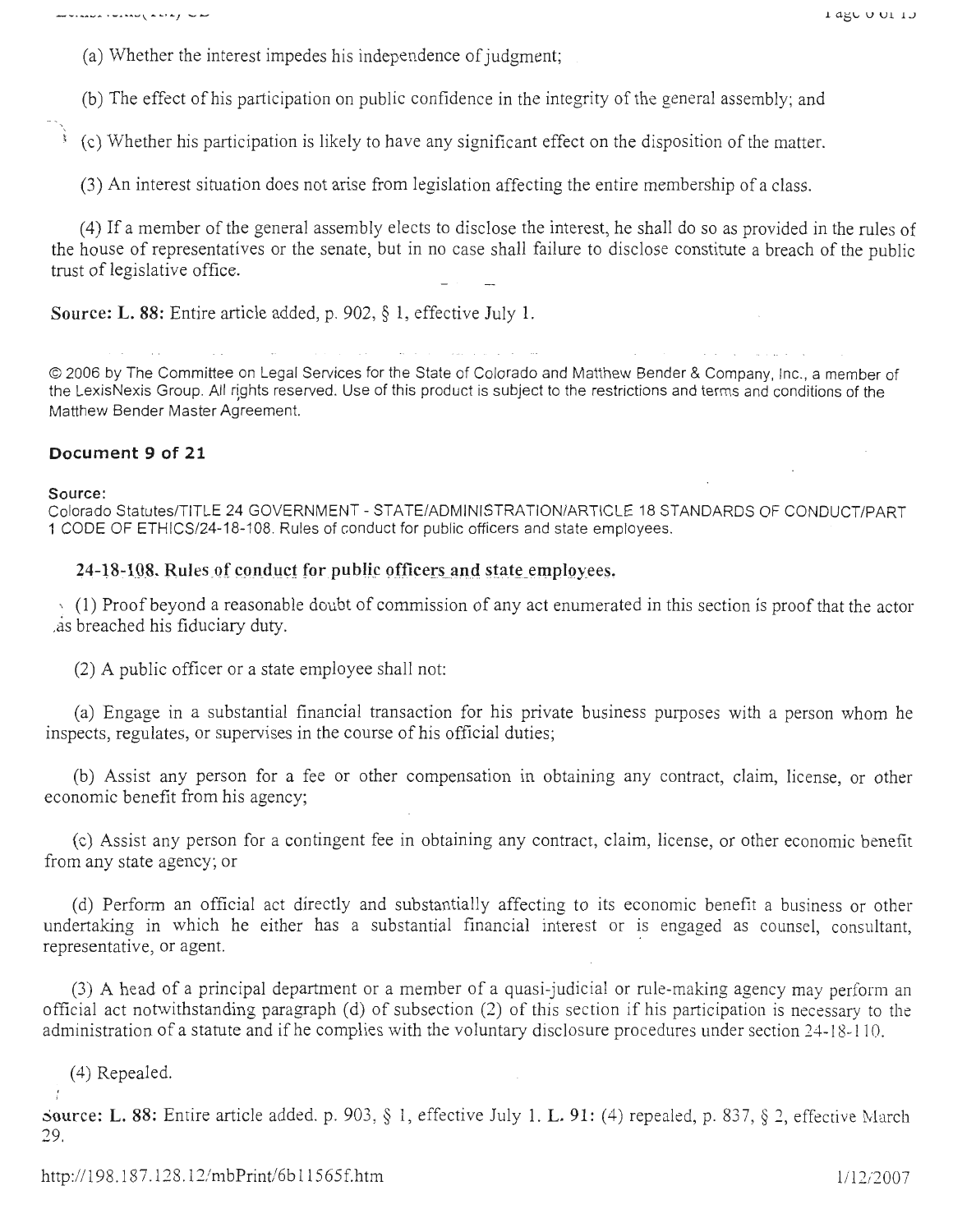© 2006 by The Committee on Legal Services for the State of Colorado and Matthew Bender & Company, Inc , a member of the LexisNexis Group. All rights reserved. Use of this product is subject to the restrictions and terms and conditions of the Matthew Bender Master Agreement.

## **cument 10 of 21**

#### **Source:**

Colorado Statutes/TITLE 24 GOVERNMENT - STATE/ADMINISTRATION/ARTICLE 18 STANDARDS OF CONDUCT/PART 1 CODE OF ETHICS/24-18-108.5. Rules of conduct for members of boards and commissions .

## **24-18-108.5. Rules of conduct for members of boards and commissions.**

(1) Proof beyond a reasonable doubt of commission of any act enumerated in this section is proof that the actor has breached his fiduciary duty.

(2) A member of a board, commission, council, or committee who receives no compensation other than a per diem allowance or necessary and reasonable expenses shall not perform an official act which may have a direct economic benefit on a business or other undertaking in which such member has a direct or substantial financial interest.

**Source: L. 91:** Entire section added, p. 837, § 3, effective March 29.

© 2006 by The Committee on Legal Services for the State of Colorado and Matthew Bender & Company, Inc., a member of the LexisNexis Group. All rights reserved. Use of this product is subject to the restrictions and terms and conditions of the Matthew Bender Master Agreement.

#### **Dcument 11 of 21**

#### **Source:**

Colorado Statutes/TITLE 24 GOVERNMENT - STATE/ADMINISTRATION/ARTICLE 18 STANDARDS OF CONDUCT/PART 1 CODE OF ETHICS/24-18-109. Rules of conduct for local government officials and employees.

## **24-18-109. Rules of conduct for local** governmen~ **officials and employees.**

( 1) Proof beyond a reasonable doubt of commission of any act enumerated in this section is proof that the actor has breached his fiduciary duty and the public trust.

(2) A local government official or local government employee shall not:

(a) Engage in a substantial financial transaction for his private business purposes with a person whom he inspects or supervises in the course of his official duties; or

(b) Perform an official act directly and substantially affecting to its economic benefit a business or other undertaking in which he either has a substantial financial interest or is engaged as counsel, consultant, representative, or agent.

(3) (a) A member of the governing body of a local government who has a personal or private interest in any matter proposed or pending before the governing body shall disclose such interest to the governing body and shall not vote thereon and shall refrain from attempting to influence the decisions of the other members of the governing hody in voting on the matter.

(b) A member of the governing body of a local government may vote notwithstanding paragraph (a) of this subsection (3) if his participation is necessary to obtain a quorum or othenvise enable the body to act and if he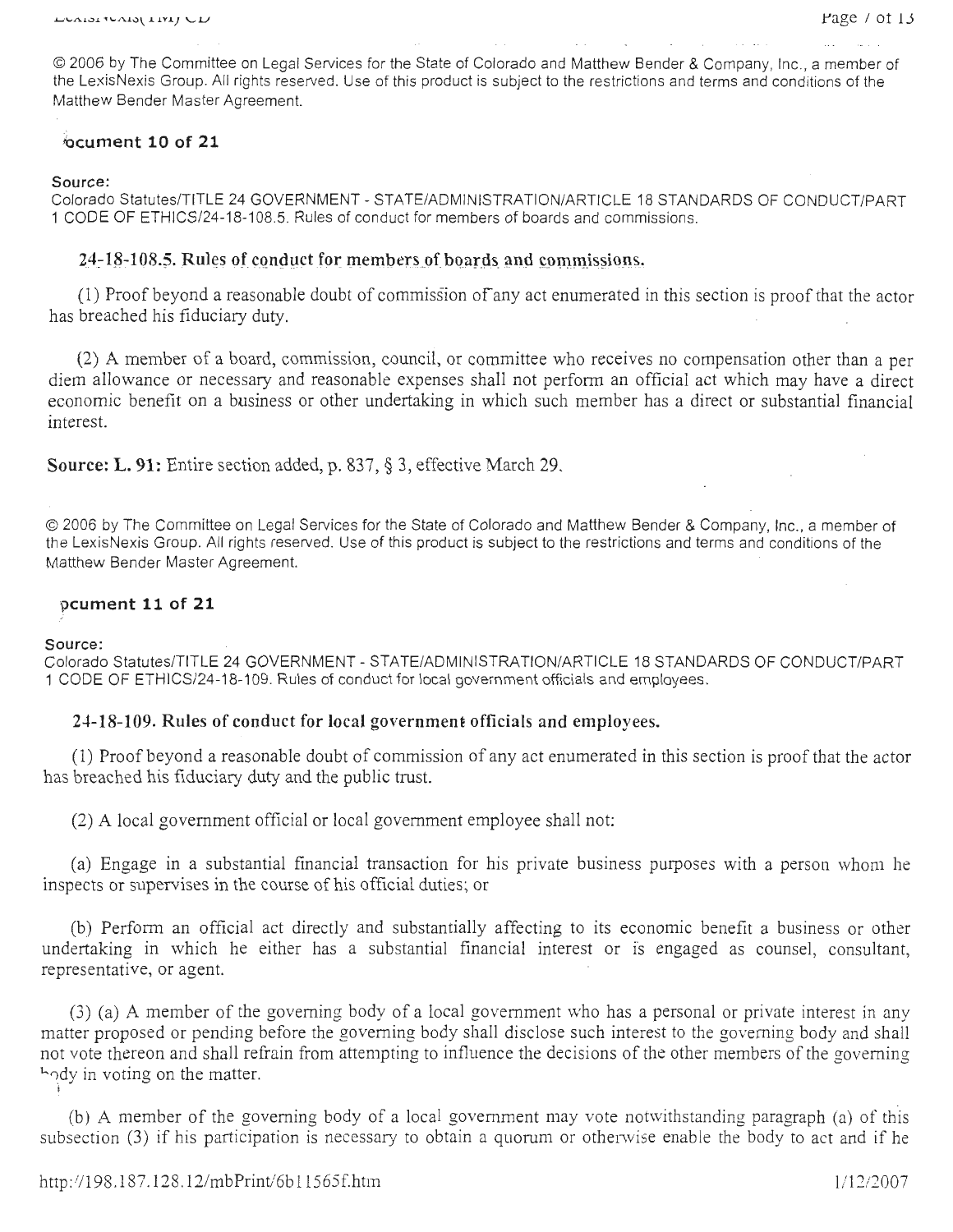LUINIUL IVINIU (LITE) UL

complies with the voluntary disclosure procedures under section 24-18-110.

( 4) It shall not be a breach of fiduciary duty and the public trust for a local government official or local government employee to:

(a) Use local government facilities or equipment to communicate or correspond with a member's constituents, family members, or business associates; or

(b) Accept or receive a benefit as an indirect consequence of transacting local government business.

Source: L. 88: Entire article added, p. 903, § 1, effective July 1.

© 2006 by The Committee on Legal Services for the State of Colorado and Matthew Bender & Company, Inc., a member of the LexisNexis Group. All rights reserved . Use of this product is subject to the restrictions and terms and conditions of the Matthew Bender Master Agreement.

## **Document 12 of 21**

#### Source:

Colorado Statutes/TITLE 24 GOVERNMENT - STATE/ADMINISTRATION/ARTICLE 18 STANDARDS OF CONDUCT/PART 1 CODE OF ETHICS/24-18-110. Voluntary disclosure.

## 24-18-110. Voluntary disclosure.

A member of a board, commission, council, or committee who receives no compensation other than a per diem allowance or necessary and reasonable expenses, a member of the general assembly, a public officer, a local """>vernment official, or an employee may, prior to acting in a manner which may impinge on his fiduciary duty and

 $\frac{1}{2}$  public trust, disclose the nature of his private interest. Members of the general assembly shall make disclosure ..,s provided in the rules of the house of representatives and the senate, and all others shall make the disclosure in writing to the secretary of state, listing the amount of his financial interest, if any, the purpose and duration of his services rendered, if any, and the compensation received for the services or such other information as is necessary to describe his interest. If he then performs the official act involved, he shall state for the record the fact and summary nature of the interest disclosed at the time of performing the act. Such disclosure shall constitute an affirmative defense to any civil or criminal action or any other sanction.

Source: **L.** 88: Entire article added, p. 904, § 1, effective July 1. **L.** 91: Entire section amended, p. 838, § 4, effective March 29.

© 2006 by The Committee on Legal Services for the State of Colorado and Matthew Bender & Company, Inc., a member of the LexisNexis Group. All rights reserved. Use of this product is subject to the restrictions and terms and conditions of the Matthew Bender Master Agreement.

## **Document 13 of 21**

#### Source:

Colorado Statutes/TITLE 24 GOVERNMENT - STATE/ADMINISTRATION/ARTICLE 18 STANDARDS OF CONDUCT/PART 1 CODE OF ETHICS/24-18-111. Powers of the secretary of state.

## 24-18-111. Powers of the secretary of state.

 $(1)$  The secretary of state may:

(a) Issue advisory opinions to persons subject to the provisions of this article concerning issues relating to the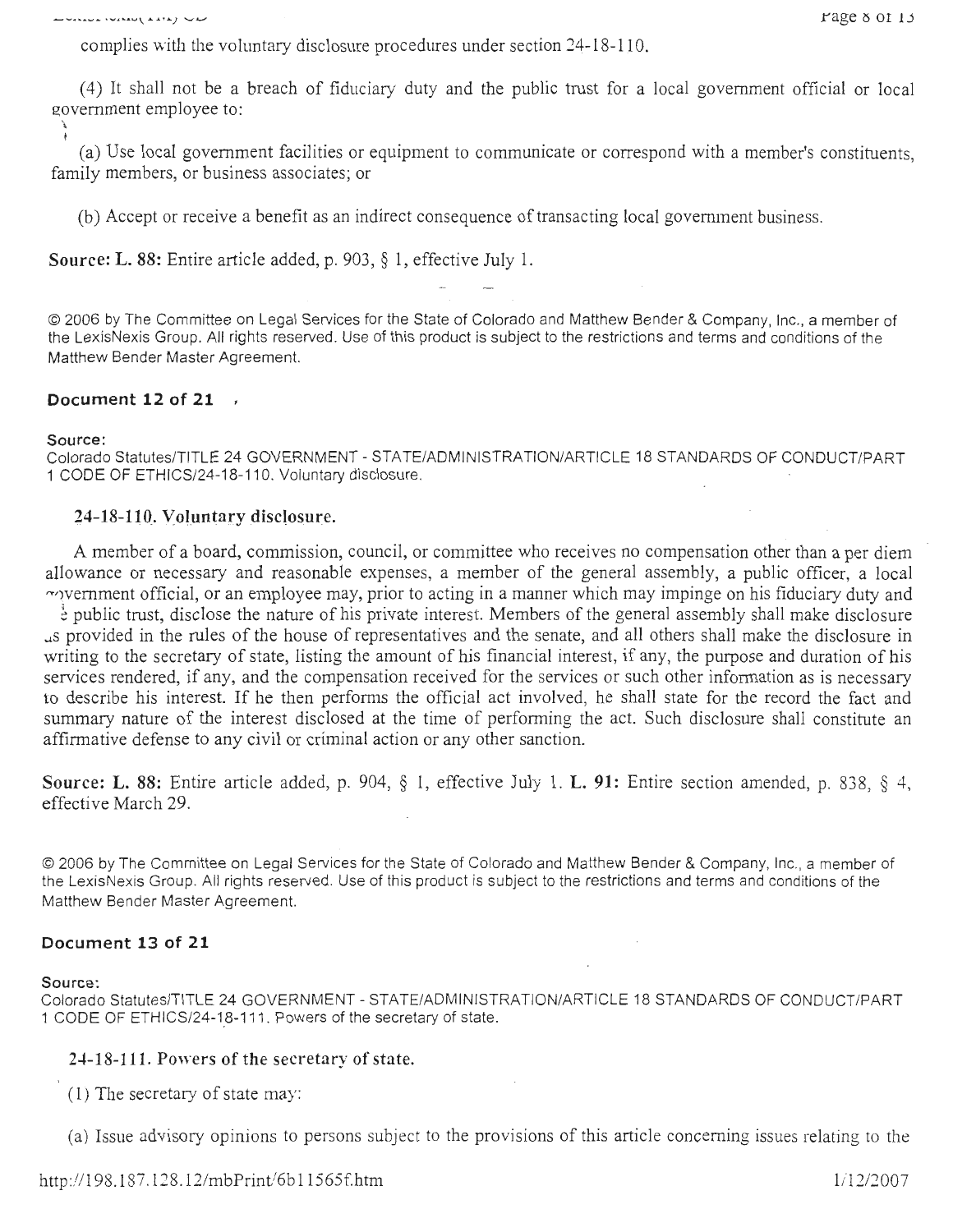requesting person's conduct and the provisions of this article with such deletions as are necessary to protect the identity of the requesting party or the party about whom the opinion is written;

(b) Keep and permit reasonable public access to voluntary disclosure statements;

( c) Make rules for the conduct of his affairs under this part 1.

(2) Any advisory opinion issued by the secretary of state shall take priority over any comment issued by the board of ethics for the executive branch pursuant to section 24-18-112 or any opinion issued by the board of ethics for the general assembly pursuant to section  $24 - 18 - 113$  if the comment or the opinion covers the same circumstances and the same issues as covered by the opinion of the secretary of state and if the comment or the opinion reached a separate conclusion from that reached by the opinion of the secretary of state.

**Source: L. 88:** Entire article added, p. 904, § 1, effective July 1.

© 2006 by The Committee on Legal Services for the State of Colorado and Matthew Bender & Company, Inc., a member of the LexisNexis Group. All rights reserved. Use of this product is subject to the restrictions and terms and conditions of the Matthew Bender Master Agreement.

## **Document 14 of 21**

**Source:** 

 $\frac{1}{3}$ 

Colorado Statutes/TITLE 24 GOVERNMENT - STATE/ADMINISTRATION/ARTICLE 18 STANDARDS OF CONDUCT/PART 1 CODE OF ETHICS/24-18-112. Board of ethics for the executive branch - created - duties.

## **24-18-112.** Board of ethics for the executive branch - created - duties.

*2* (1) There is hereby created a board of ethics for the executive branch of state government in the office of the <sup>6</sup> overnor. The board shall consist of five members to be appointed by and serve at the pleasure of the governor.

(2) The board of ethics for the executive branch shall:

(a) Comment, when requested by the governor, on each proposed gubernatorial appointment, including the heads of the principal departments and the senior members of the governor's office based upon the provisions of this article;

(b) Upon written request of the governor, review complaints of any violation of the provisions of this article by a member of the executive branch of state government;

( c) Make written recommendations to the governor concerning his requests; and

(d) Review appeals brought before the board of ethics pursuant to section  $24-30-1003$  (4).

**Source: L.** 88: Entire article added, p. 905, § 1, effective July 1. **L. 94:** (2) amended, p. 1249, § 2, effective July 1.

© 2006 by The Committee on Legal Services for the State of Colorado and Matthew Bender & Company, Inc., a member of the LexisNexis Group. All rights reserved. Use of this product is subject to the restrictions and terms and conditions of the Matthew Bender Master Agreement.

#### **hcument 15 of 21**

Source :

Colorado Statutes/TITLE 24 GOVERNMENT - STATE/ADMINISTRATION/ARTICLE 18 STANDARDS OF CONDUCT/PART http://198.187.128.12/mbPrint/6b11565f.htm 1/12/2007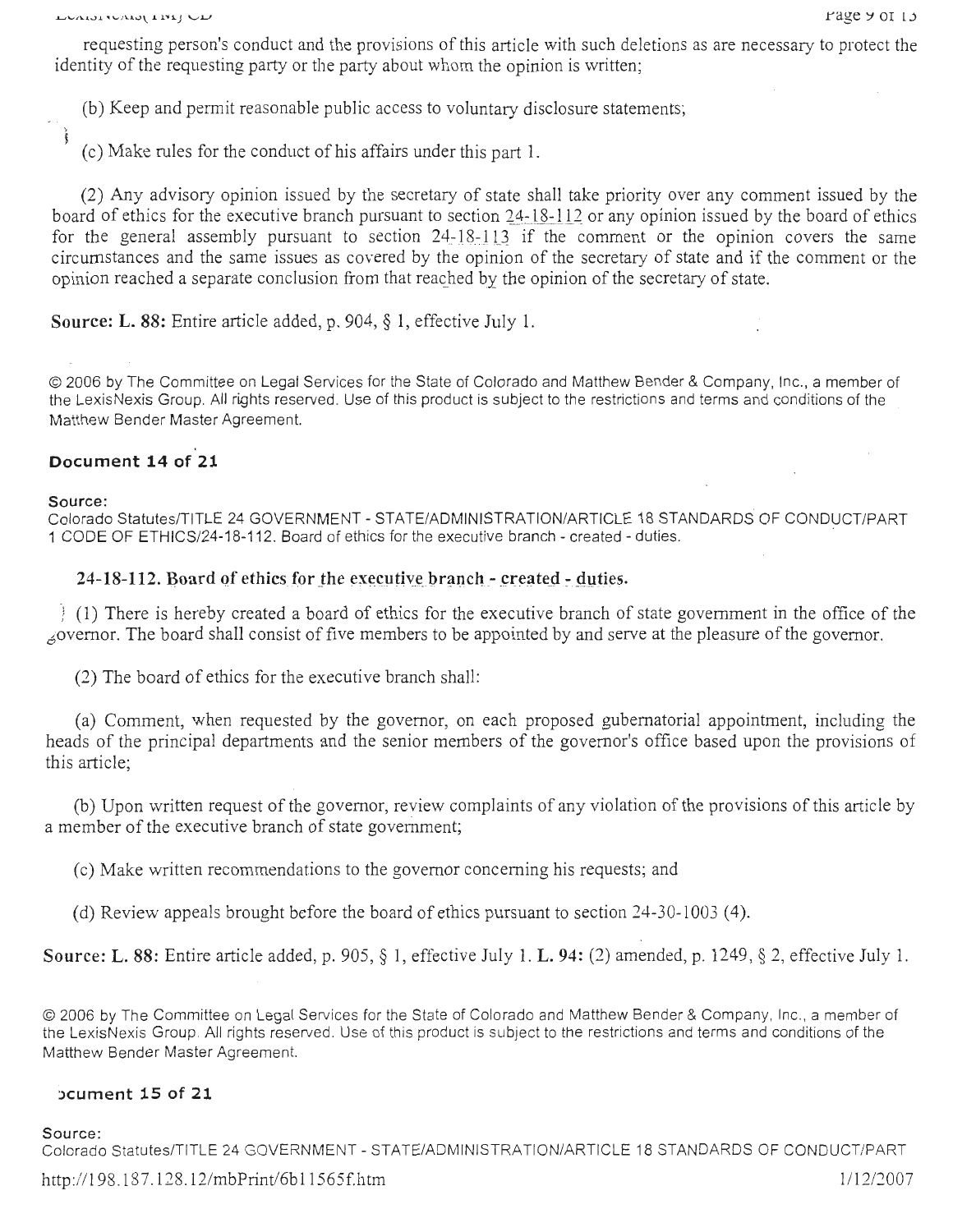1 CODE OF ETHICS/24-18-113. Board of ethics for the general assembly - created - duties.

24-18-113. Board of ethics for the general assembly - created - duties.

( 1) There is hereby created a board of ethics for the general assembly. The board shall consist of four gislative members. One member shall be appointed by and serve at the pleasure of the majority leader of the house of representatives; one member shall be appointed by and serve at the pleasure of the majority leader of the senate; one member shall be appointed by and serve at the pleasure of the minority leader of the house of representatives; and one member shall be appointed by and serve at the pleasure of the minority leader of the senate.

(2) The board of ethics for the general assembly shall, upon written request of a member of the general assembly, issue advisory opinions concerning issues relating to the requesting member's conduct and the provisions of this article.

Source: L. 88: Entire article added, p. 905, § 1, effective July 1.

 $\overline{1}$ 

© 2006 by The Committee on Legal Services for the State of Colorado and Matthew Bender & Company, Inc., a member of the LexisNexis Group. All rights reserved. Use of this product is subject to the restrictions and terms and conditions of the Matthew Bender Master Agreement.

## Document 16 of 21

#### Source:

rolorado Statutes/TITLE 24 GOVERNMENT - STATE/ADMINISTRATION/ARTICLE 18 STANDARDS OF CONDUCT/PART PROSCRIBED ACTS RELATED TO CONTRACTS AND CLAIMS

### PART 2

# PROSCRIBED ACTS RELATED TO CONTRACTS AND CLAIMS

© 2006 by The Committee on Legal Services for the State of Colorado and Matthew Bender & Company, Inc., a member of the LexisNexis Group. All rights reserved. Use of this product is subject to the restrictions and terms and conditions of the Matthew Bender Master Agreement.

#### Document 17 of 21

#### Source:

Colorado Statutes/TITLE 24 GOVERNMENT - STATE/ADMINISTRATION/ARTICLE 18 STANDARDS OF CONDUCT/PART 2 PROSCRIBED ACTS RELATED TO CONTRACTS AND CLAIMS/24-18-201. Interests in contracts.

## $24-18-201$ . Interests in contracts.

(1) Members of the general assembly, public officers, local government officials, or employees shall not be interested in any contract made by them in their official capacity or by any body. agency. or board of which they are members or employees. A former employee may not, within six months following the termination of his employment, contract or be employed by an employer who contracts with a state agency or any local government involving matters with which he was directly involved during his employment. For purposes of this section, the '111: )i

(a) "Be interested in" does not include holding a minority interest in a corporation.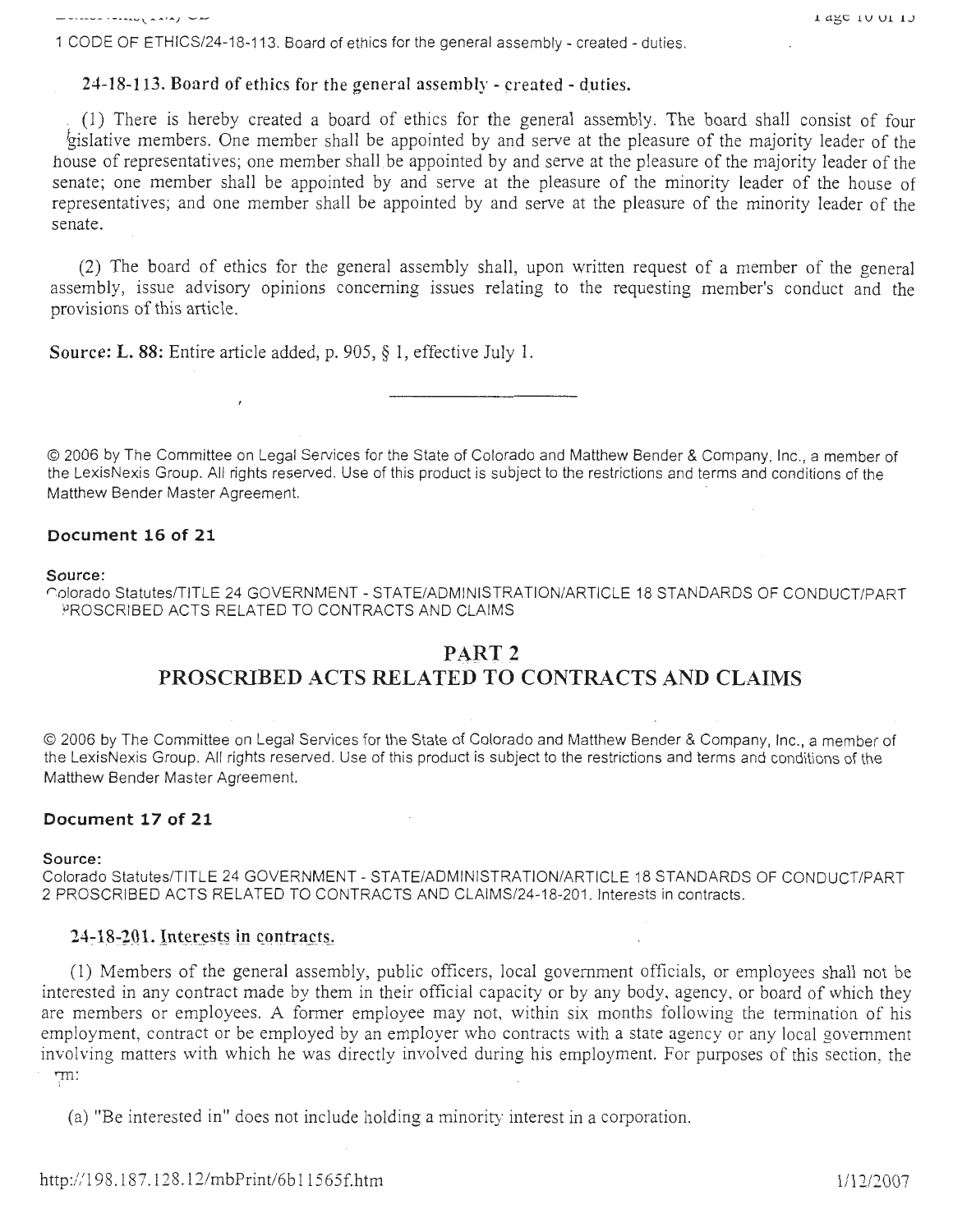(b) "Contract" does not include:

(I) Contracts awarded to the lowest responsible bidder based on competitive bidding procedures;

 $\parallel$  (II) Merchandise sold to the highest bidder at public auctions;

(III) Investments or deposits in financial institutions which are in the business of loaning or receiving moneys;

(IV) A contract with an interested party if, because of geographic restrictions, a local government could not otherwise reasonably afford itself of the subject of the contract. It shall be presumed that a local government could not otherwise reasonably afford itself of the subject of a contract if the additional cost to the local government is greater than ten percent of a contract with an interested party or if the contract is for services that must be performed within a limited time period and no other contractor can provide those services within that time period.

(V) A contract with respect to which any member of the general assembly, public officer, local government official, or employee has disclosed a personal interest and has not voted thereon or with respect to which any member of the governing body of a local government has voted thereon in accordance with section  $24-18-109(3)$ (b) or 31-4-404 (3), C.R.S. Any such disclosure shall be made: To the governing body, for local government officials and employees; in accordance with the rules of the house of representatives and the senate, for members of the general assembly; and to the secretary of state, for all others.

**Source: L. 88:** Entire article added, p. 905, § **1,** effective July 1.

© 2006 by The Committee on Legal Services for the State of Colorado and Matthew Bender & Company, Inc., a member of the Lexis Nexis Group. All rights reserved. Use of this product is subject to the restrictions and terms and conditions of the intthew Bender Master Agreement.

## **Document 18 of 21**

#### **Source:**

Colorado Statutes/TITLE 24 GOVERNMENT - STATE/ADMINISTRATION/ARTICLE 18 STANDARDS OF CONDUCT/PART 2 PROSCRIBED ACTS RELATED TO CONTRACTS AND CLAIMS/24-18-202. Interest in sales or purchases.

## 24-18-202. Interest in sales or purchases.

Public officers and local government officials shall not be purchasers at any sale or vendors at any purchase made by them in their official capacity.

**Source: L. 88:** Entire article added, p. 906, § 1, effective July 1.

© 2006 by The Committee on Legal Services for the State of Colorado and Matthew Bender & Company, Inc. , a member of the LexisNexis Group. All rights reserved. Use of this product is subject to the restrictions and terms and conditions of the Matthew Bender Master Agreement.

### **Document 19 of 21**

#### **Source:**

Colorado Statutes/TITLE 24 GOVERNMENT - STATE/ADMINISTRATION/ARTICLE 18 STANDARDS OF CONDUCT/PART <sup>0</sup>PROSCRIBED ACTS RELATED TO CONTRACTS AND CLAIMS/24-18-203. Voidable contracts. - )

**24-18-203. Voidable contracts.**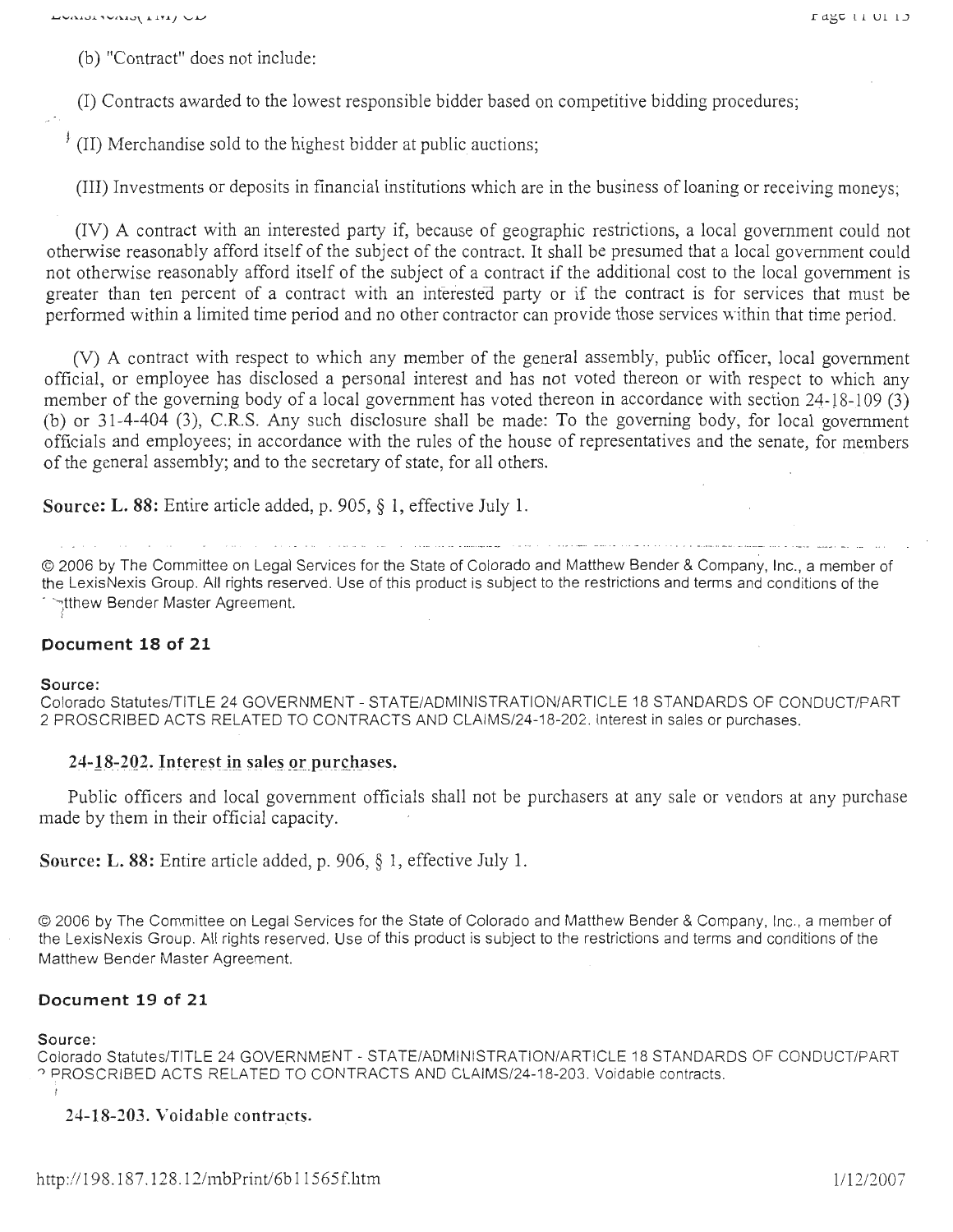Every contract made in violation of any of the provisions of section 24-18-201 or 24-18-202 shall be voidable at the instance of any party to the contract except the officer interested therein.

**) ource: L. 88:** Entire article added, p. 906, § 1, effective July **1.** 

© 2006 by The Committee on Legal Services for the State of Colorado and Matthew Bender & Company, Inc., a member of the LexisNexis Group. All rights reserved. Use of this product is subject to the restrictions and terms and conditions of the Matthew Bender Master Agreement.

#### **Document 20 of 21**

**Source:** 

Colorado Statutes/TITLE 24 GOVERNMENT - STATE/ADMINISTRATION/ARTICLE 18 STANDARDS OF CONDUCT/PART 2 PROSCRIBED ACTS RELATED TO CONTRACTS AND CLAIMS/24-18-204. Dealings in warrants and other claims prohibited.

#### 24-18-204. Dealings in warrants and other claims prohibited.

State officers, county officers, city and county officers, city officers, and town officers, as well as all other local government officials, and their deputies and clerks, are prohibited from purchasing or selling or in any manner receiving to their own use or benefit or to the use or benefit of any person or persons whatever any state, county, city and county, city, or town warrants, scrip, orders, demands, claims, or other evidences of indebtedness against the state or any county, city and county, city, or town thereof except evidences of indebtedness issued to or held by them for services rendered as such officer, deputy, or clerk, and evidences of the funded indebtedness of such stak, county, city and county, city, or town.

**')ource: L. 88:** Entire article added, p. 906, § **1,** effective July 1.

© 2006 by The Committee on Legal Services for the State of Colorado and Matthew Bender & Company, Inc., a member of the LexisNexis Group. All rights reserved. Use of this product is subject to the restrictions and terms and conditions of the Matthew Bender Master Agreement.

#### **Document 21 of 21**

#### **Source:**

)

Colorado Statutes/TITLE 24 GOVERNMENT - STATE/ADMINISTRATION/ARTICLE 18 STANDARDS OF CONDUCT/PART 2 PROSCRIBED ACTS RELATED TO CONTRACTS AND CLAIMS/24-18-205. Settlements to be withheld on affidavit.

#### **24-18".'205. Settlements to be withheld on affidavit.**

(1) Every officer charged with the disbursement of public moneys who is informed by affidavit establishing probable cause that any officer whose account is about to be settled, audited, or paid by him has violated any of the provisions of this part 2 shall suspend such settlement or payment and cause such officer to be prosecuted for such violation by the district attorney of the appropriate jurisdiction.

(2) If there is judgment for the defendant upon such prosecution, the proper officer may proceed to settle, audit, or pay such account as if no such affidavit had been filed.

**Source: L.** 88: Entire article added, p. 906, § 1, effective July 1.

http://198.187.128.12/mbPrint/6b11565f.htm 1/12/2007